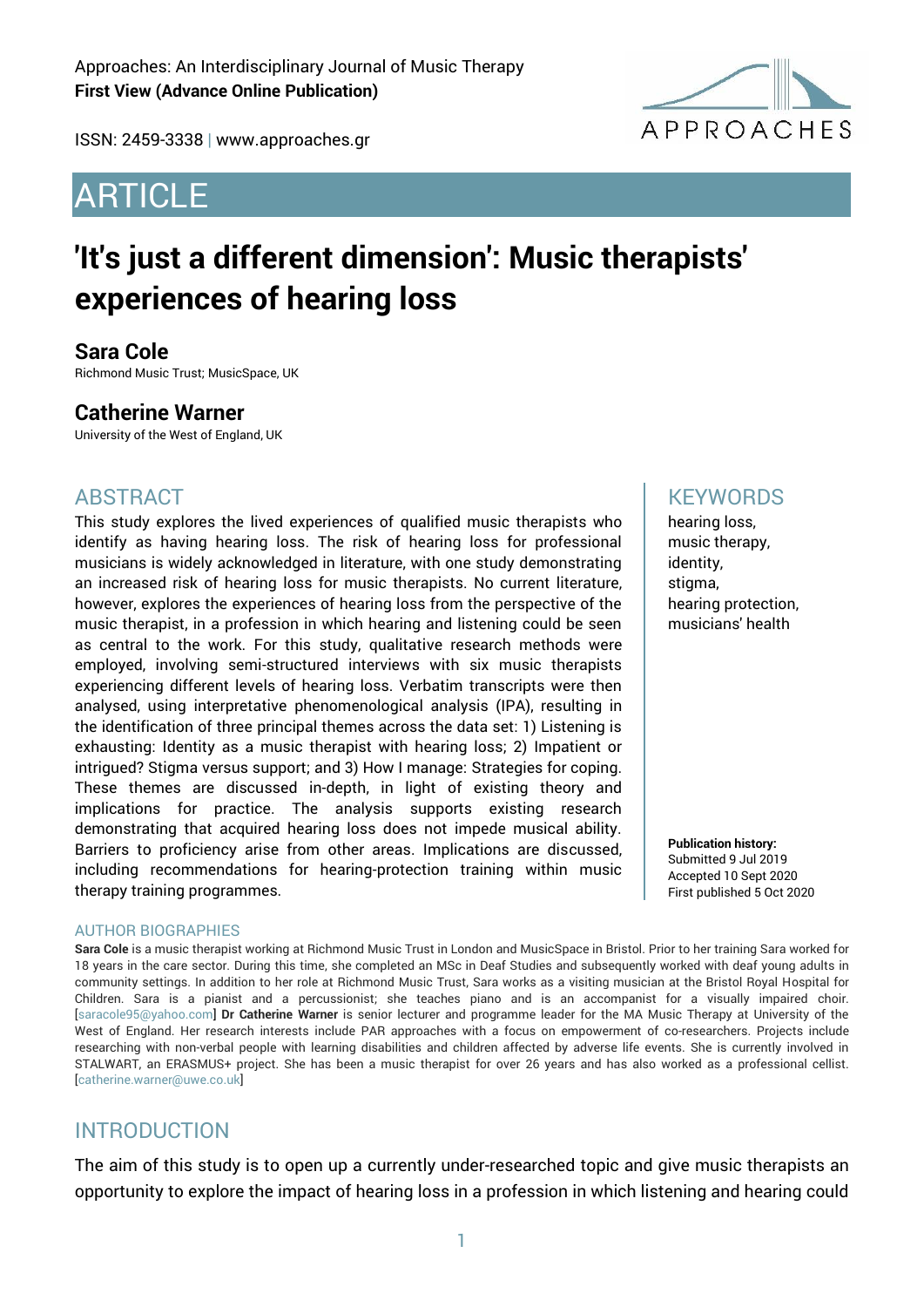be considered fundamental within the clinical context. This project is not focused on deafness per se, the Deaf community or deaf identity. Rather, the aim is to explore the perspectives of music therapists who identify as having hearing loss (which may include profound deafness) and their personal experiences of this, as therapists. It is hoped the study will provide a greater understanding of the potential impact of hearing loss and explore the need for more research in this area.

The paper begins with a literature review, moving from a brief summary of where the main focus of research around hearing loss lies, through to the growing recognition of the prevalence of hearing loss in musicians and, more recently, an acknowledgment of the risk of hearing loss for music therapists. The design, methodology and data analysis of the study are detailed, followed by a results section in which verbatim extracts are presented and analysed through three identified principal themes. The final discussion introduces some new relevant literature and includes the limitations of the study, leading to the conclusion and final recommendations.

#### LITERATURE REVIEW

According to the World Health Organisation, approximately one third of people over 65 become affected by disabling hearing loss (WHO, 2020). Unsurprisingly, therefore, most studies exploring the physiological aspects and personal experiences of hearing loss are focused on acquired hearing loss in older adults, due to the prevalence of this particular sensory impairment in the older population (Baldridge & Kulkarni, 2017; Simmons, 2005). People with hearing loss may be considered hard of hearing, deaf or Deaf. The capital D denotes personal identification with the Deaf community and with Deaf culture. Members of the Deaf community are often born deaf and, largely due to the use of sign language, consider their deafness to be an intrinsic part of their identity and culture, rather than something that needs to be treated, managed or adjusted to (Darrow, 2006; Ladd, 2003). The majority of people with hearing loss, however, acquire it during their lifetime, having to adjust to the change and loss over time (Dalebout, 2009; Simmons, 2005).

Significantly, a growing number of studies are showing an increase in the prevalence of acquired hearing loss in people of all ages, due in part to a recognition of the alarming increase in noise-induced hearing loss (Jennings et al., 2013). Many studies explore the psychosocial experiences of hearing loss, including the effects on communication, a lack of appropriate hearing aids or assistive technologies and the widely acknowledged stigma of hearing loss (Lysons, 1996; Wallhagen, 2009). Significantly, research has shown that many people feel unable to face or address problems in hearing, which has led to what has been described as an 'epidemic' of untreated hearing loss (Foss, 2014).

#### Hearing loss in musicians

For musicians, whose livelihood may depend on their ability to hear, the impact of hearing loss may be multiplied. Many studies have shown an increased risk of hearing loss for musicians (Chasin, 2009) and for people working in the music industry, due to the level of noise exposure and the intensity of the music they experience (Berg et al., 2016; Di Stadio, 2017; Jenson et al., 2009). One study concluded that professional musicians could be almost four times more likely to develop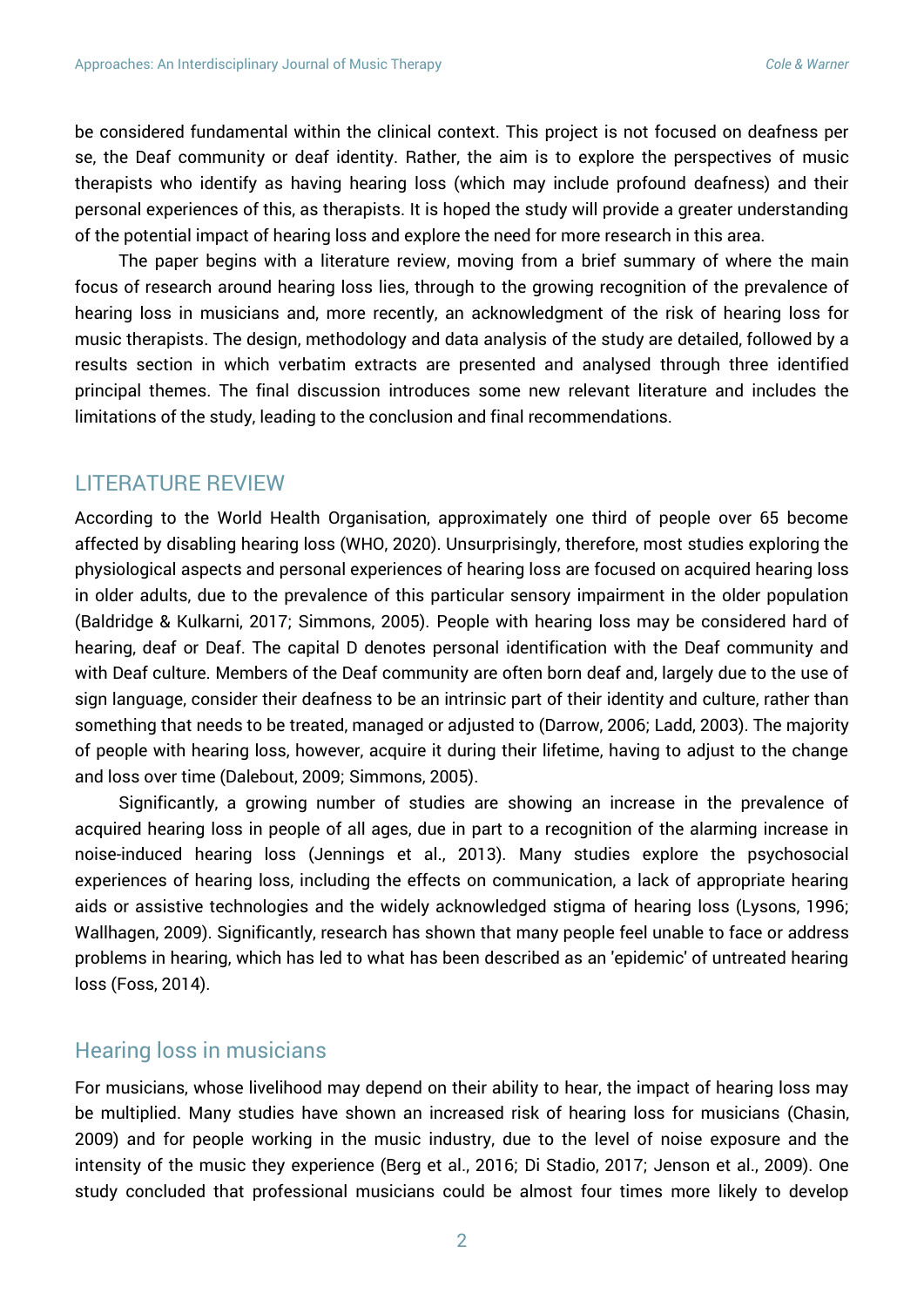hearing loss than the general public (Schink et al., 2014). Music-induced hearing loss appears to be becoming a widespread and yet little acknowledged or accepted phenomenon (Khatter, 2011).

Some studies emphasise that music-induced hearing loss is also prevalent within the context of music education and music tuition (Beach & Gilliver, 2015; Chesky, 2008; Hayes, 2013). The findings in Beach and Gulliver's study (2015) which looked at noise exposure for instrumental music teachers showed that despite many teachers considering themselves to be at low risk from their music-related noise exposure, audiograms showed hearing loss in nearly half the participants. Significantly, many of the music teachers in the study downplayed the risk of noise damage from their musical activities. This could indicate a lack of awareness of the risk but may also be due to internal conflict manifesting in the denial of the risk in the presence of knowledge. Indeed, the invisibility of hearing loss makes it less likely to be acknowledged openly or accepted internally, leading to a strong possibility of denial (Sebastian et al., 2015). Reasons for little recognition or acknowledgment of hearing damage within these contexts could be linked with lingering stigma around deafness and hearing loss but could also reflect a lack of understanding of its potential severity (Dalebout, 2009; Wallhagen, 2009).

As clearly demonstrated by the profoundly deaf percussionist Evelyn Glennie, among many other deaf musicians, hearing loss is not in itself a barrier to music-making or attaining a highly professional level of musicianship (Darrow, 2006). Indeed, a successful and growing UK charity, Music and the Deaf, founded by a profoundly deaf pianist, shows, unequivocally, that hearing loss itself need not be a barrier to making and enjoying music (Music and the Deaf, 2020). Furthermore, an observational study on the effects of hearing impairments on verbal and non-verbal communication during collaborative musical performance showed little evidence of hearing loss affecting social interaction (Fulford & Ginsborg, 2014). However, in order for deaf musicians (or musicians with any level of hearing loss) to perform and interact musically, there are factors which may present challenges, for example with regard to the differing ways in which people process and understand sounds (Bathurst, 2017). Significantly, for people wearing hearing aids or who have cochlear implants, there is the potential deficit in the discernment of pitch and sound quality, which may affect connection and enjoyment (Beck, 2014). Visual communication is of paramount importance, so the position of people in the performance space needs to be carefully considered (Fulford & Ginsborg, 2014). Potential psychological effects of hearing loss should also be acknowledged, such as loss of confidence or feelings of isolation, which may in turn affect levels and quality of musical connection (Manchaiah & Danermark, 2016; Simmons, 2005).

### Music therapists and hearing loss

What, then, of musicians with hearing loss working in a therapeutic context, in situations where interactions are less likely to be controlled and may be hard to predict? In order to respond appropriately to a client's needs, a music therapist needs to be finely attuned to all forms of expression from the client, including the tiniest movement or sound (Bunt & Stige, 2014; Wigram, 2004). As such, listening, hearing and responding could be said to be central to a music therapist's work. The importance of the communicative role of music in this context cannot be overstated (Malloch & Trevarthen, 2009). What impact, then, might hearing loss have on a music therapist's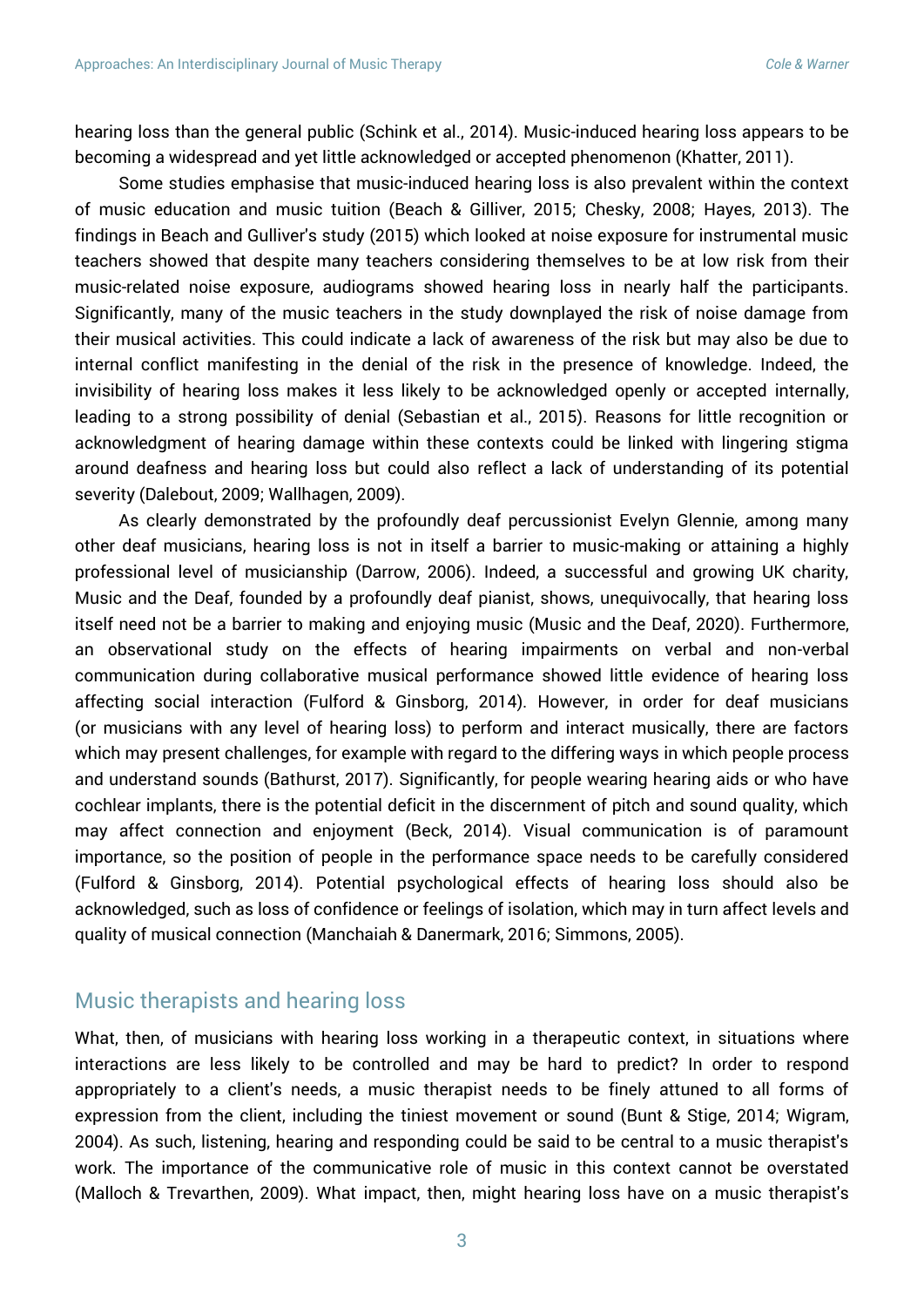#### work and identity?

There is a growing body of literature about deaf musicians (Darrow, 2006) with some studies exploring music therapy work with people with hearing loss (Gfeller, 2007; Robbins & Robbins, 1980; Ward, 2016), and the different ways that people may learn to hear, feel and play music (Abrams, 2011; Bang, 2009; Salmon, 2009). There is a dearth in studies, however, looking specifically at hearing loss in music therapists and their experiences, or the potential for clinical work itself to damage hearing. One study measured the level of noise experienced by a music therapist over the course of two weeks (MacMahon & Page, 2015) and highlighted the risk of hearing loss for people working as music therapists, due to the regular exposure to loud noise at close range. The improvisational nature of much music therapy (Wigram, 2004) adds another risk factor for music therapists, as impulsive sound has been shown to be more damaging to hearing than continuous noise (Clifford & Rogers, 2017; Starck et al., 2003). The study by MacMahon and Page (2015) had limitations, including lack of comparable studies and the variables which made it impossible to say for certain what level of occupational noise that music therapists would be exposed to (and the possible subsequent hearing damage which may occur). However, the findings were important and informative, raising awareness for the first time of the potential for music therapy work to damage hearing.

No current studies, however, look at the experiences of hearing loss from the perspective of the music therapist. This could be due to the relatively small demographic of music therapists, and even smaller demographic with hearing loss. Other reasons for the lack of research in this area could include awareness of the stigma associated with hearing loss and fear of judgment or criticism with regard to professional ability (Foss, 2014; Wallhagen, 2009). Lack of awareness of the potential for music therapy work itself to damage hearing could also be a contributing factor to the gap of literature or research in this area.

### **MFTHOD**

### Design and methodology

The qualitative methodology chosen in order to undertake the research was interpretative phenomenological analysis (IPA) (Eatough & Smith, 2006; Freeman, 2008; Hefferon & Gil-Rodriguez, 2011; Reid et al., 2005; Smith & Osborn, 2003; Smith et al., 2009). The diverse nature and manifestations of hearing loss, combined with personal and complex music therapy approaches, meant each participant's narrative would be rich and unique, thus worthy of the in-depth scrutiny that is at the core of IPA.

Prior to recruitment for the research, ethical approval was received from the Health and Applied Sciences Faculty Research Ethics Committee at the University of the West of England (reference number: RG310118SC). Purposive sampling was used for recruitment, identifying participants based upon predetermined selection criteria (Braun & Clarke, 2013; Silverman, 2014; Yardley, 2000). As such, participants were required to be music therapists who identified as having hearing loss. The aim was to recruit a relatively homogenous sample, as is typical of IPA studies (Smith et al., 2009; Smith & Osborn, 2003).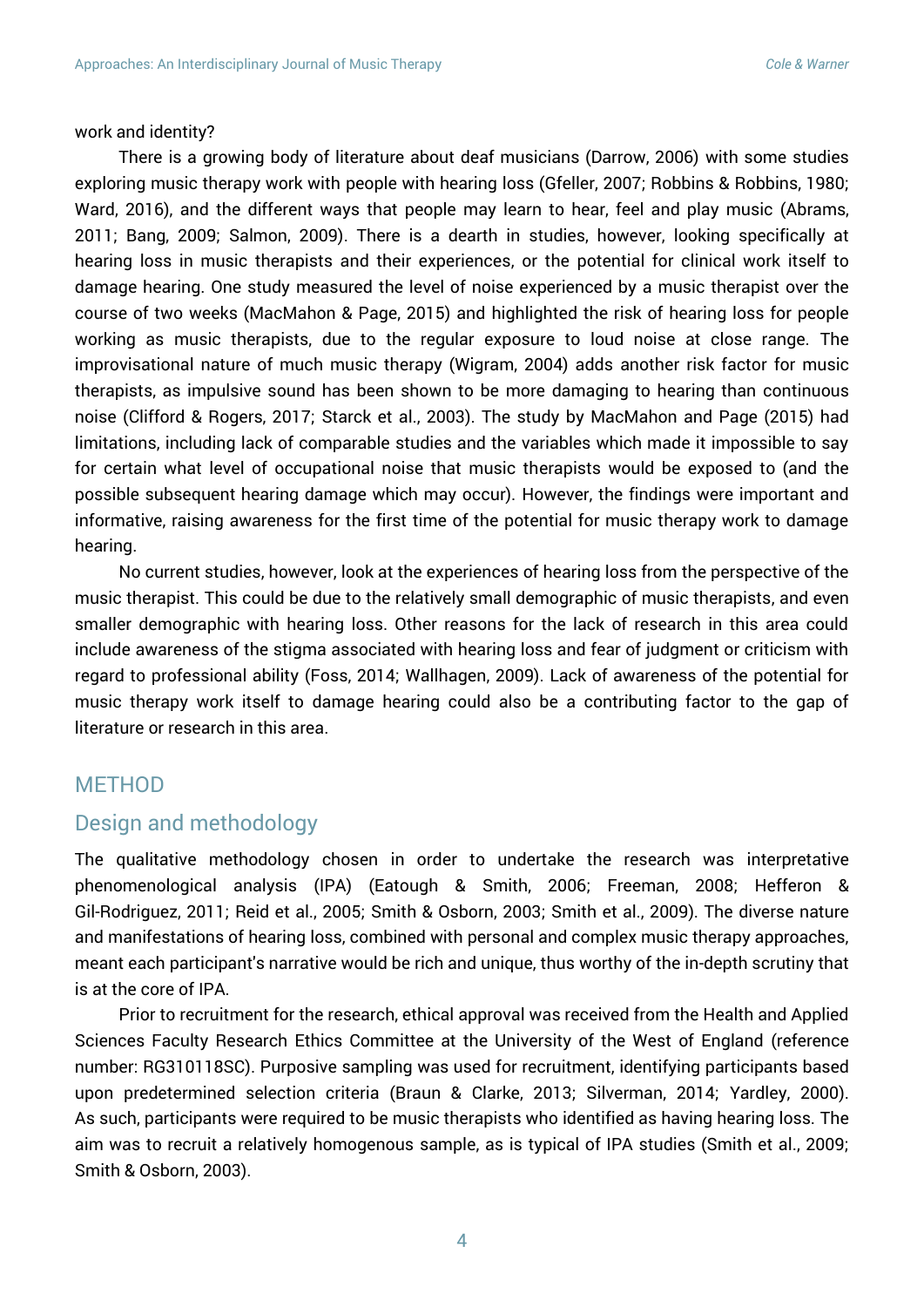The number of years since qualifying ranged from 4 years to over 30 years. Levels of hearing loss ranged from mild high-frequency hearing loss to severe deafness (Table 1). To ensure anonymity of the participants and due to the potential sensitivity of the subject for some, no further details of participants are given.

| <b>Pseudonym</b> | <b>Level and onset of hearing loss</b>                                |
|------------------|-----------------------------------------------------------------------|
| Andy             | Bilateral deafness from birth (severe)                                |
| Bella            | Bilateral deafness from birth (severe)                                |
| Christine        | Acquired high-frequency hearing loss in adulthood (mild, undiagnosed) |
| Daisy            | Acquired high-frequency hearing loss in adulthood (moderate)          |
| Fdward           | Unilateral deafness from early age (profound in one ear)              |
| Florence         | Unilateral deafness from early age (profound in one ear)              |

**Table 1:** Level and onset of participants' hearing loss

All hearing loss was self-reported during the interviews rather than verified using audiometric data. Data were collected using semi-structured interviews. Three of the six participants wore hearing aids. All participants were able to communicate in spoken English, so no adjustments were required in order to make participation accessible. The interviews were between 50 and 90 minutes in duration. Four interviews took place face-to-face; two took place over Skype. The flexibility of the interview allowed participants to explore their experiences without constraint. As music therapists, not audiologists, neurologists or acousticians, we make no pretence to be experts in the fields of hearing loss or hearing preservation. One of us is a music therapist with severe tinnitus and possible mild hearing loss, which gives an elevated level of researcher subjectivity. The advantages and limitations of this position are acknowledged in a subsection in the discussion.

### Data analysis

The audio data was transcribed verbatim to prepare for analysis. To ensure anonymity, all participants have been given pseudonyms and, aside from levels and onset of hearing loss, all identifying details have been removed. To begin analysis, each interview was read, and then twice reread, in order to feel fully immersed in the narrative (Smith et al., 2009). Initial exploratory comments were then made on the right-hand side of the transcript, pointing to any notable linguistic, conceptual or descriptive elements. Following this, emergent themes that linked significant features of the data were noted on the left-hand side of the transcript. Any significant, relevant quotes were highlighted. Developing from these initial steps, connections were then made between the emergent themes. This was achieved by making a visual representation of the data and drawing out interrelationships within the themes, in order to refine the focus of the analysis. This process resulted in the identification of a small number of higher-level superordinate themes. These steps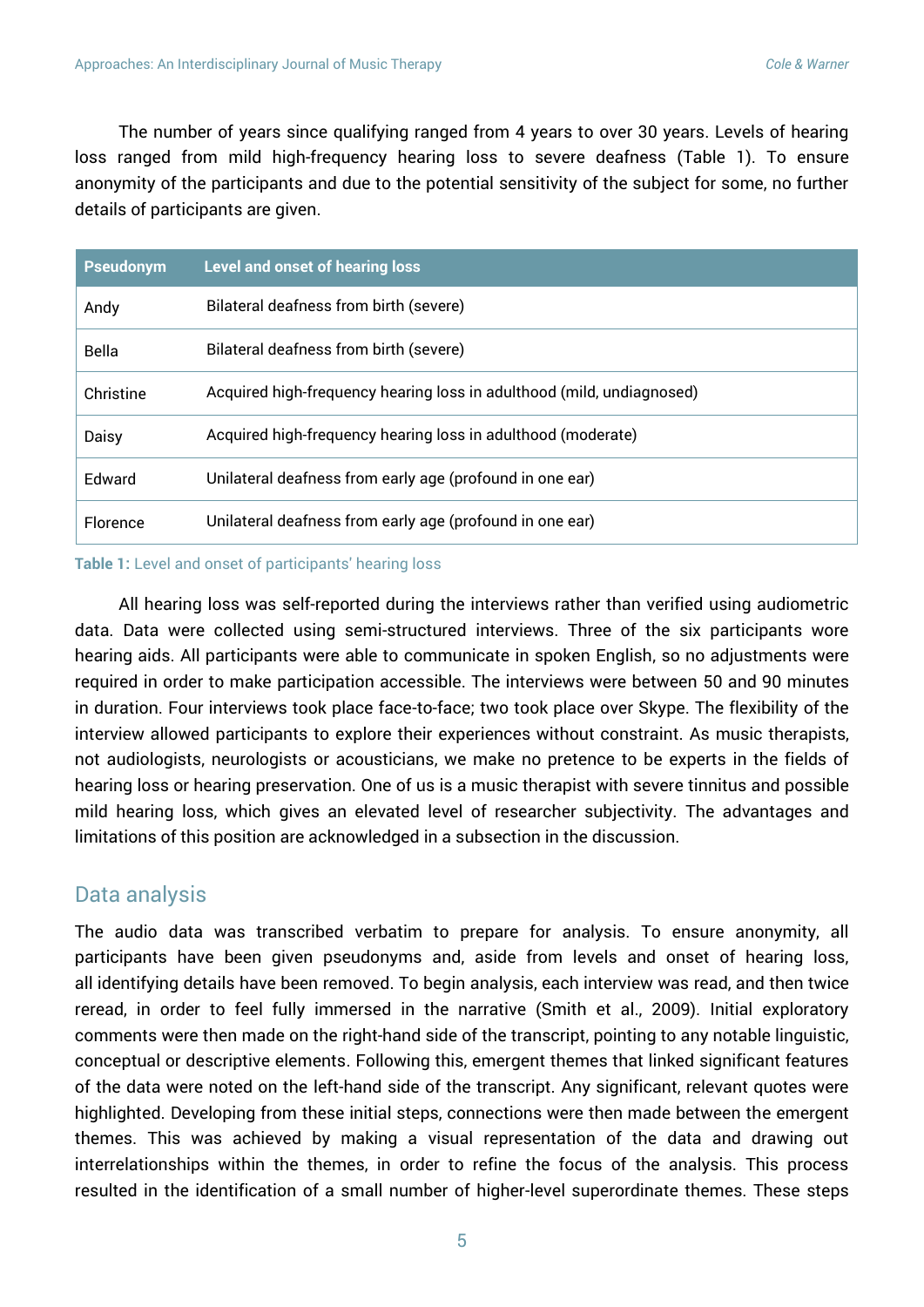were then repeated for each subsequent case.

Following close scrutiny of the superordinate themes across the cases and the connections between them, three principal themes were identified:

Theme one: Listening is exhausting: Identity as a music therapist with hearing loss Theme 2: Impatient or intrigued? Stigma versus support Theme 3: How I manage: Strategies for coping

The three themes were scrutinised, with verbatim extracts from each participant, to form the final analysis and ensuing discussion. An additional process of gathering participant feedback from all six participants was carried out in order to validate the authenticity of the data. This involved asking participants to read through the study and note any sections which they felt needed clarification or modification. It was particularly important that the participants agreed to the chosen verbatim extracts presented in the results section. Three of the six participants sent revised transcripts, indicating where they felt the extracts or sections of the manuscript needed clarification.

### **RESULTS**

The three themes are now presented with the chosen verbatim extracts and analysis. On occasion the results are presented alongside relevant in-text citations pointing the reader to relevant literature.

### Theme one: Listening is exhausting: Identity as a music therapist with hearing loss

The fear of missing something significant within the clinical setting was a recurring concern for participants, and exacerbated by the intensity of a therapeutic relationship and the importance of the communication within it. Two participants acknowledged the anxiety they experienced when their hearing loss caused them to miss something within the clinical context:

> The stress levels go up when you're watching lip patterns carefully and you can't understand it and then they say it again and you still don't know. It's exhausting and demoralising. (Bella)

> It's certainly changed how I work, and I'm definitely conscious of it at all times [...] A few weeks ago I was in a group and somebody mumbled something, it was something significant and I wasn't getting it... I asked three times and I couldn't get it [...] I felt awful. (Daisy)

Both comments accentuate the barrier that hearing loss can create and the resulting rising anxieties that can be experienced when important things are felt to be missed. Daisy's response is a stark example of a negative impact of hearing loss, in which internal feelings of guilt arise (Arnason, 2003).

Another notable recurring feeling expressed by the participants was insecurity around professionalism, due in part to the difficulty in discerning sound in groups and sensitivity to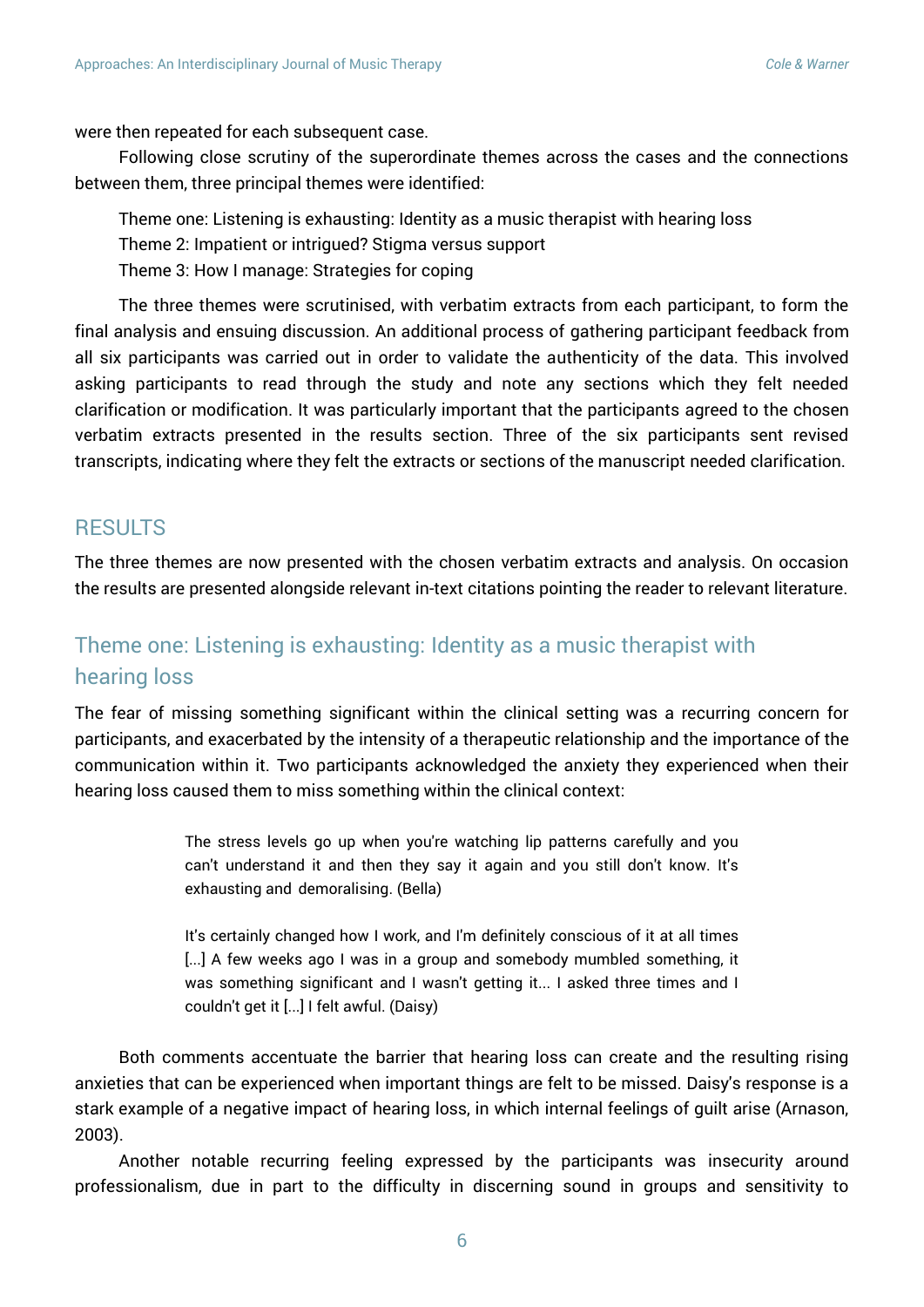peripheral noise. In addition to problems posed in clinical sessions, it was clear that meetings posed significant problems for participants, as seen in the following extracts:

> Meetings at work when I was missing things... people start talking quickly between the two of them and they're not talking to the whole group, and everyone else is picking it up, except for me. (Daisy)

> My team was at the other end of this big office and the other team were all talking to each other and it just made it impossible. These sorts of things I am really sensitive to and I found myself really craning to hear what was happening. I felt exhausted afterwards. (Christine)

The tiring aspect of listening is prominent within the narratives; something which perhaps may not be appreciated by those who have not experienced hearing loss. Bella expresses this powerfully in the following comment, giving us an insight into both the intensity of trying to listen with a hearing loss and the frustrations that can then extend to others who may not understand:

> My ability to actually listen is very acute so I am absolutely focused and it annoys me when I'm in a meeting and people have missed something because they've only listened with half an ear. You're working really hard to keep up but the hearing can afford not to care when they get it wrong. (Bella)

The implication here is that the styles of auditory attending can vary considerably. Bella's comment suggests those who do not have a hearing loss can sometimes be more complacent in their listening. This could instigate feelings of resentment and highlights again the invisibility of hearing loss and the silent, inner struggles that may be little acknowledged by others (Simmons, 2005; Herbst, 2000).

Whilst all participants did point to the difficulties experienced in group scenarios, the levels of frustration did vary significantly, from deep distress to mild irritation. Indeed, one participant was often humorous in his narrative, which could be seen as a coping mechanism, but could also just be a reflection of his self-efficacy:

> It's just a bit of a hassle sometimes. I sometimes think I'd like to have like an old Victorian ear trumpet that goes under my chin, I could just hold it there, an old brass ear trumpet  $-$  it would be quite funny! (Edward)

Another participant was also openly honest and humorous about her deafness, but she did acknowledge some anxieties, including concern that she may be unintentionally seeming to ignore others:

> I have honestly considered having 'I am deaf' tattooed on me at some point because, yeah, I always worry that I'm ignoring people. (Florence)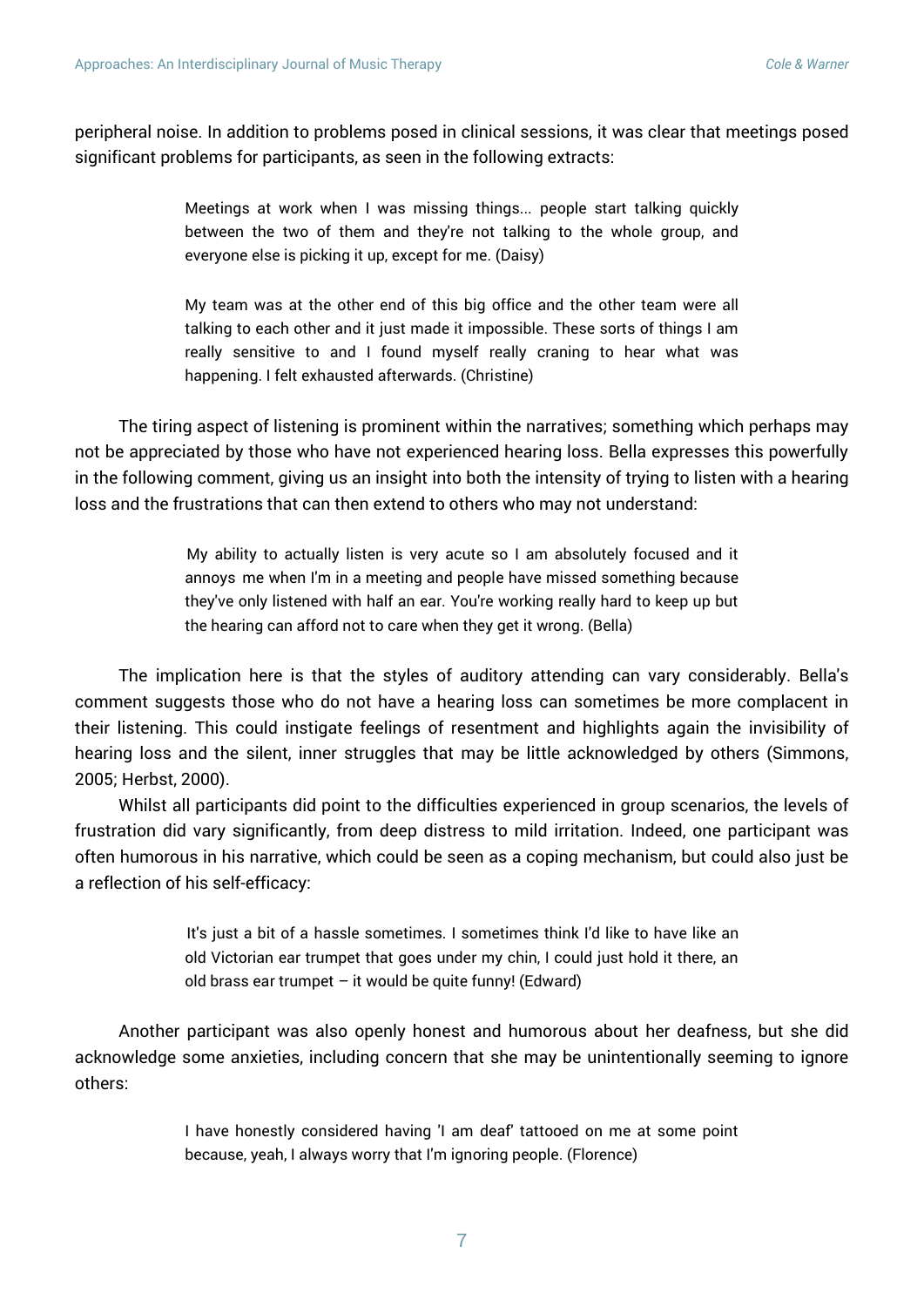Significantly, one participant talked openly about reaching a point of such distress that he considered leaving the music therapy profession:

> I just wish sometimes people would give me a chance, you know? [...] At one point I really felt like giving it all up, you know – sod this, I'll do something else! But then I said to myself, 'Well, I'll hang on in there.' (Andy)

This could be seen as a powerful illustration of the internal struggle that has been ongoing for Andy. His strong desire to continue his work as a music therapist is evident, despite relentless barriers and never feeling truly accepted or respected in the field. His resolve to 'hang on in there' is testament to his inner determination during what has clearly been (and continues to be) a complex and difficult journey.

For Bella, struggles have stemmed less from the response from others and more from the intensity of the work and the effort of listening:

> It's very tiring. It really is wearing, mentally, because the processing is constant. Conscious listening is exhausting and being a music therapist is exhausting, even though it is an amazing profession to be in [...] and at the end of the day, you know, you've certainly had enough. (Bella)

For Daisy, her acquired hearing loss has been a challenge in the sense that there has been quite a dramatic shift in the way she has felt able to work:

> It's knocked my confidence to do work. I mean, I've got a lot more inner confidence that I can be with someone and know that it's useful... but then again, I don't know. (Daisy)

Daisy's statement suggests that she is also battling with an internal struggle. Whilst she knows she is a capable and professional music therapist with confidence in her own abilities, she is also acutely aware of the significant change and the enormity of adjustment. She has had to deal not only mentally and emotionally with the loss of hearing but also adjust physically to her hearing aids and the resulting different presentation of sound. Crucially, as well as requiring a physical adjustment, adapting to hearing aids is also a long, complex, ongoing psychological process.

In addition to expressing the struggles, some participants were also keen to emphasise the communicative strength of music and the potential for music therapists to connect with others on a different level, through music, without the need for words:

> It's a real privilege actually, to be able to work as music therapists, I think, and it really helps you to appreciate the power of music and how it can sort of act as a different vehicle... without words... and can transcend things as well. (Christine)

Furthermore, there was acknowledgement of the shared sense of humanity between therapist and client due to the shared experience of living with hearing loss, as is poignantly expressed by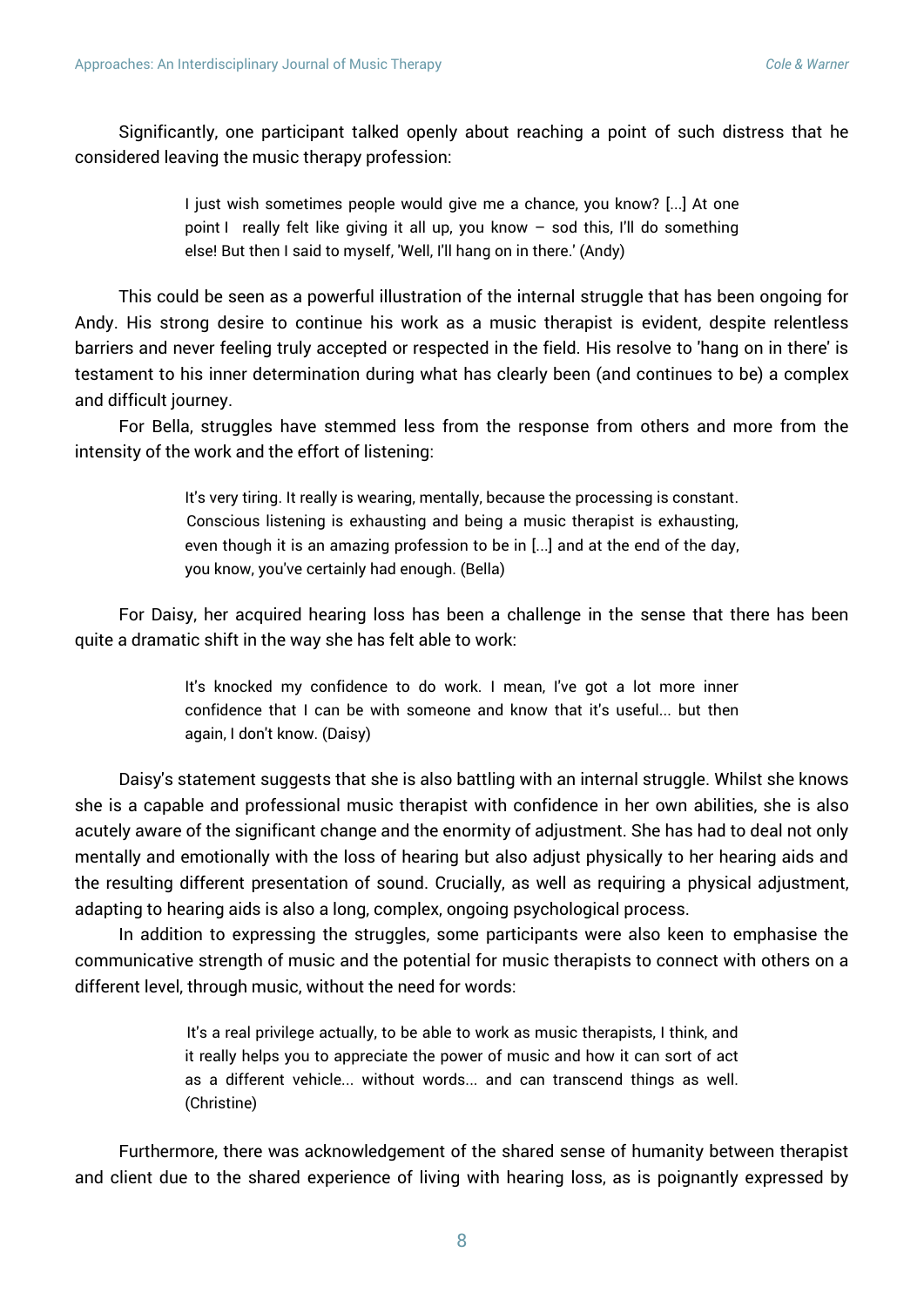Bella in the following extract:

People say, 'Gosh, how is it that you're doing what you're doing and you're deaf?' Well, actually it makes sense, doesn't it, because you know what it's like to be isolated, you know what it is to be anxious and different, and you know what music means to you, so you understand the power of actual connection at an intrinsic level. (Bella)

### Theme two: Impatient or intrigued? Stigma versus support

All six participants seemed to have strong feelings about how others perceived them; whether they felt stigmatised due to their hearing loss in such a music-based profession, or, conversely, if the response was a positive, supportive or even intrigued one.

One participant pointed to the stigma he believed was attached to his deafness and the resulting mistrust he felt from the music therapy community:

> So I did a music therapy conference… it was strange because people were a little unsure, you know? They don't know how to deal with you, afraid of talking to you sometimes, because of my deafness [...] Even some of the music therapists were so traditional, straitjacket, they didn't like the idea that there was a disabled person qualified in music therapy. There was a stigma attached to it. (Andy)

Despite being a qualified music therapist, Andy has continued to feel judged and misunderstood within the profession. His shift from past tense to present tense and back to the past tense again could be a reflection of his ongoing struggle over time. Noting his own deafness amidst his general statements about fear and stigma could also highlight the isolation he has felt.

Daisy's anger and frustration are apparent, too, in her personal observations which reflect the widespread negativity around hearing loss:

> You know, people get annoyed, because it's invisible, and people don't make the adjustments. People just think they [people with hearing loss] are stupid and they get impatient. (Daisy)

During the interview she also talked on a more personal level about her own feelings as a music therapist with hearing loss. These included fear of increased hearing loss over time and the frustration she has felt at not being taken seriously in the work place with regard to her hearing loss:

> In fact, hearing aids is the only thing that has made managers engage with me in relation to concerns about hearing loss. Nobody has taken me seriously before. (Daisy)

For Daisy, the move to wearing hearing aids, thus making the impairment a visible one, was a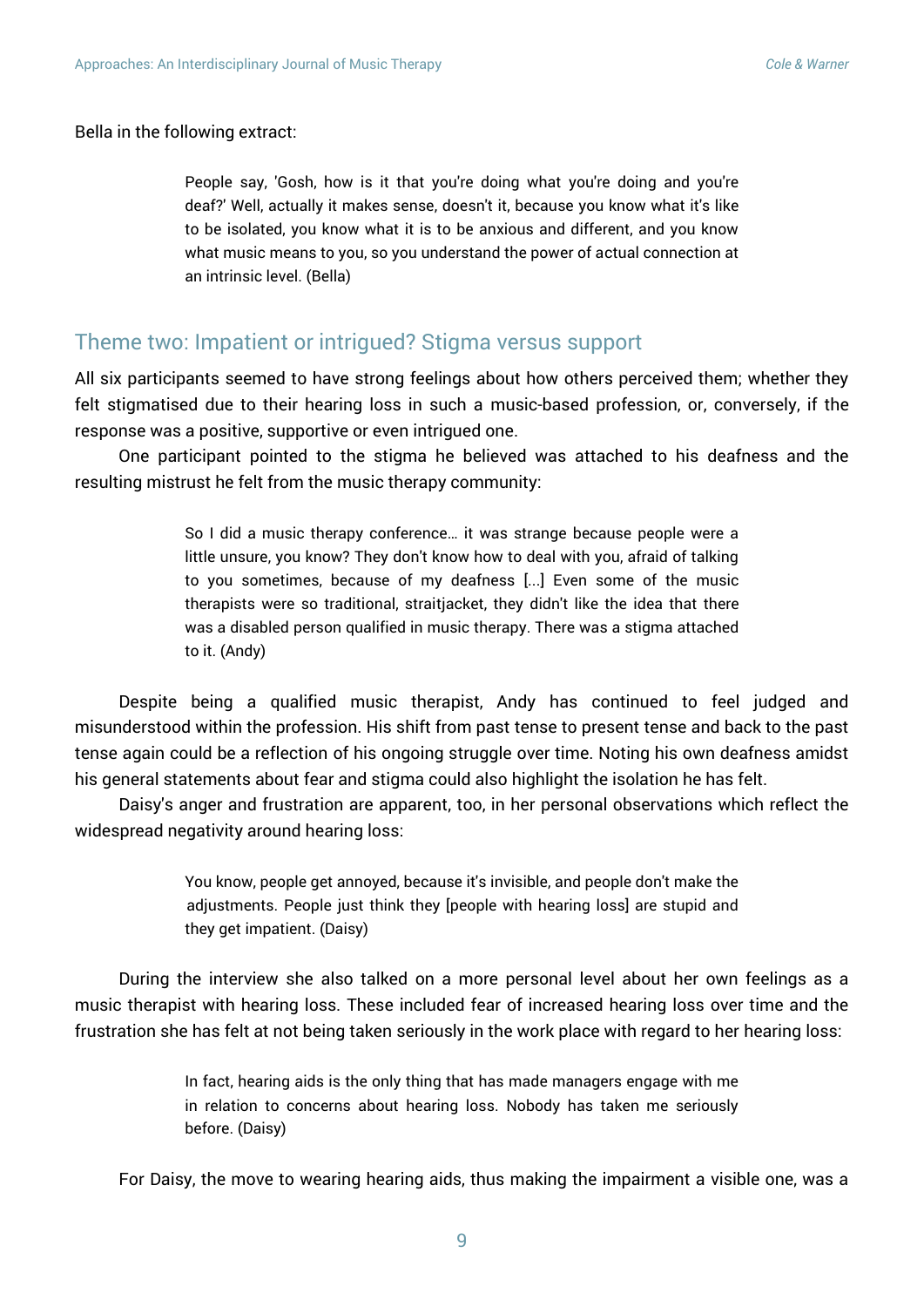significant move towards her hearing loss being more recognised and thus more understood by others, with employers taking her need for support more seriously.

For Andy, despite seemingly never feeling fully embraced by the profession, there was a notable shift towards a more accepting place:

> I felt totally rejected by the music therapy community, and I still do! Although I think that's changed now since we went to the conference this year... people were much more open, more aware, I think. So I think there's been a change, somehow, in attitude. (Andy)

This development is less linked with any practical changes he has made but appears to be more a result of a gradual shift in attitude and levels of acceptance of disability and hearing loss in the music therapy community. Significantly, despite this shift, to talk of feeling 'totally rejected' by the music therapy community would suggest that his struggle to be accepted is pervasive and ongoing.

Another participant, Bella, also expressed how she had felt misunderstood by some. In contrast to Andy, however, lack of understanding was more often from outside of the music therapy field, for example from some audiologists who did not appreciate the difference in listening required by musicians. That hearing aids are designed primarily to optimise the intelligibility of speech is a well-researched area (Hearing Aids for Music, 2020) and highlights the problems faced by musicians needing appropriate and satisfactory hearing aids. The complex listening required as an interactive musician, further intensified by being deaf, Bella explained, is rarely understood by audiologists. The following extract highlights her frustration:

> A surprising proportion [audiologists] are only interested in speech and it's insulting. I will explain how my job is, as an interactive musician and they'll just say, 'Well, tough!' and that a standard music programme on the aid will be fine for 'listening to Classic FM!' (Bella)

Whilst she noted that real understanding of her hearing loss was limited, Bella did acknowledge that, in contrast to Andy's experience, people within the music therapy profession were generally positive:

> I think people are sort of astonished but just don't understand it, really. People who are in the field are generally quite respectful; they understand something about it, however limited, and that's fine. (Bella)

This view is echoed by Florence, who also experienced positive reactions from others:

The main response I get, when I tell people I've got a hearing impairment, is they're like, 'Wow! That's amazing you're a music therapist,' and I feel a bit bashful because I think it doesn't feel relevant. (Florence)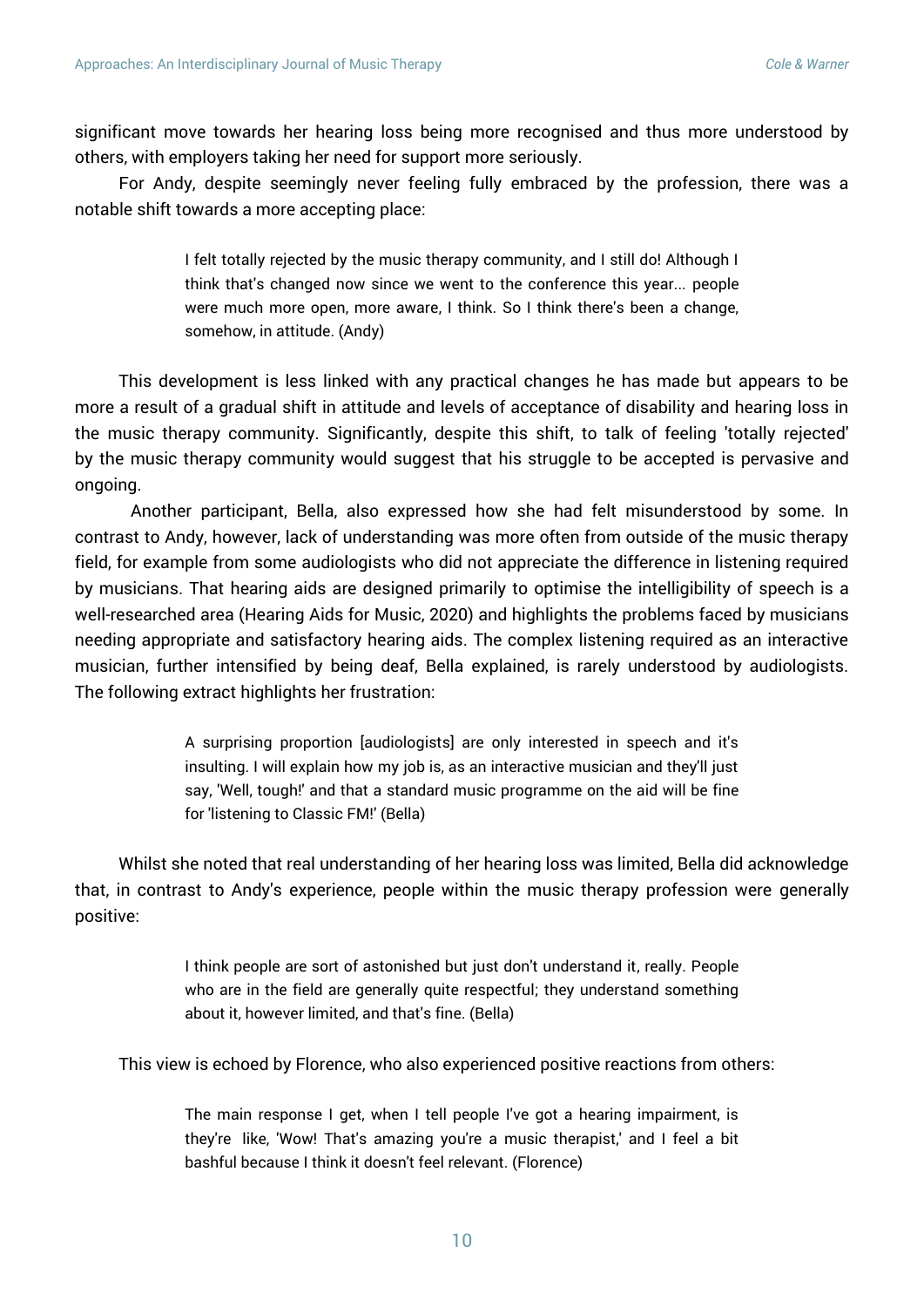That people are 'astonished' or consider it 'amazing' to be a music therapist with hearing loss is perhaps a reflection of lingering common assumptions around deafness and musical ability. Florence clearly does not feel that her hearing loss should hold any significance with regard to her ability as a music therapist. Interestingly, her later comment reflects her view that not having to adjust to a hearing loss was also a contributing positive factor:

> It would be totally different if I'd acquired the hearing loss after learning music, you know? (Florence)

This could be seen as implying that those with acquired hearing loss may struggle more with regard to musical development and ability than those who have not known any different, but could also purely be an acknowledgement of the complexities inherent in adjusting to hearing loss.

Surprisingly, one participant, who also talked about experiencing positive reactions from others, suggests that stigma could be seen as something self-created and that it is one's personal responsibility to present something positively in order that it may be positively received:

> In my experience, it's how you present something kind of dictates whether it becomes a stigma with other people […] If anything, people are more intrigued… (Edward)

This strong view reflects Edward's robust attitude and his personal confidence in his abilities as a music therapist with hearing loss. The suggestion that the existence of stigma is dependent on how individuals present themselves is interesting. One reading could be that this is a reflection of some level of internalised ableism, whereby the stigmatised narrative surrounding deafness has in some way been absorbed. Alternatively, Edward may be presenting a conscious challenge to those who may choose to project their own attitudes about his experience on to him.

Another participant, Christine, suggested that musicians may in fact be particularly understanding about deafness and hearing loss, due to the growing awareness of the prevalence of acquired hearing loss amongst musicians:

> Because it's an occupational hazard for musicians, I think that reduces the stigma, because we know there are musicians struggling with it [...] I've never felt stigmatised. Maybe young people would be less patient? (Christine)

Whilst Christine does not feel personally stigmatised in any way, she recognises that hearing loss could instigate feelings of frustration in others, thus opening up the potential for stigma. This acknowledgement that hearing loss may incite impatience in others is echoed by Florence when she talks of having to ask people to say things again or to move positions (in meetings, for example) in order that she may be able to hear better:

> Sometimes it feels like people might get frustrated, if they're having to repeat stuff. [...] I still worry that others may feel annoyed about the act of having to move seats, you know? (Florence)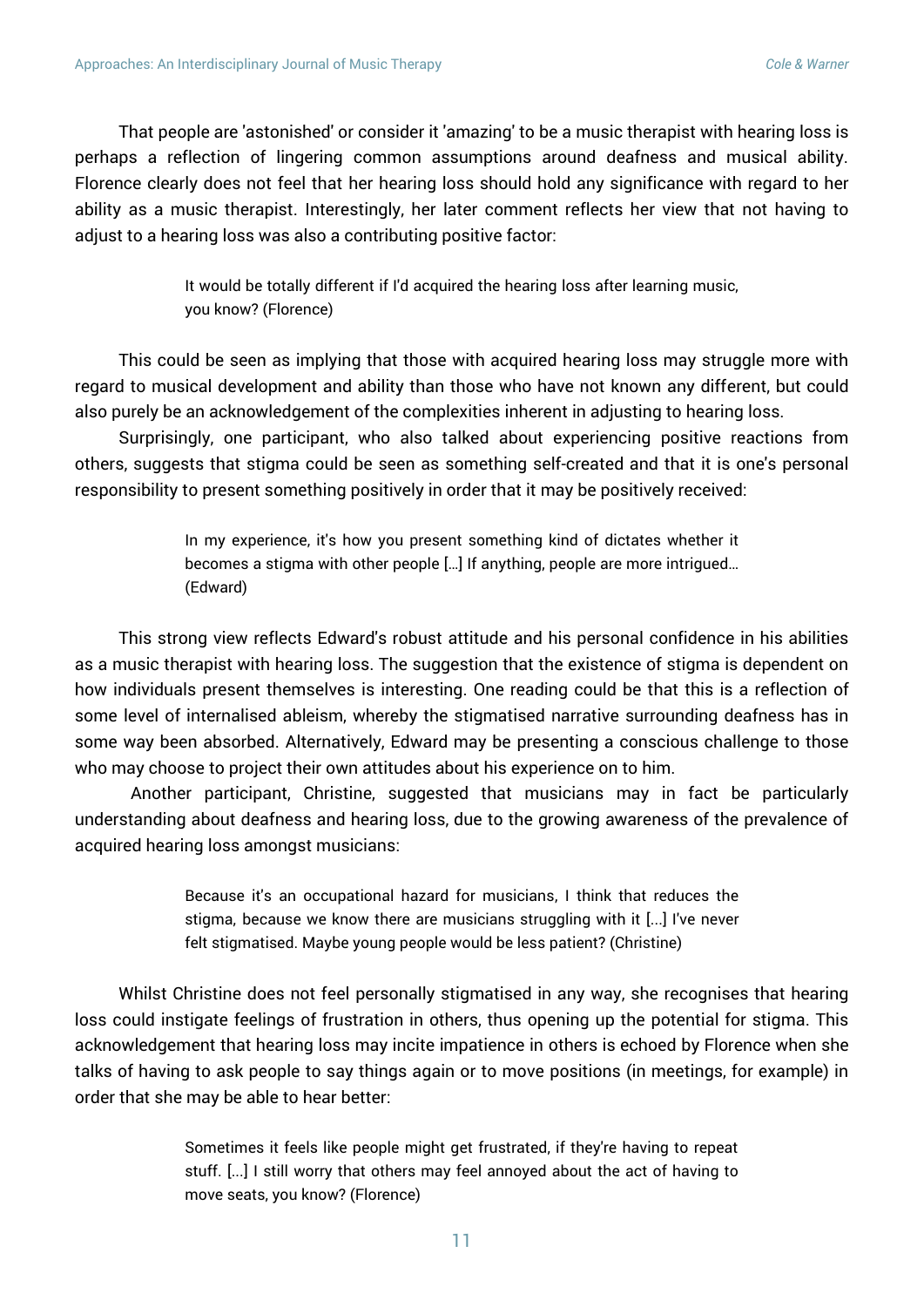Without giving any actual examples of impatient responses to her deafness, this could be seen as an example of internalised stigma, in which negative responses to deafness in society have been absorbed and applied to her own experience.

### Theme three: How I manage: Strategies for coping

The need and desire to maintain professionalism and proficiency in the workplace was a prominent theme in the participants' narratives. The strategies employed by the music therapists, however, were strikingly diverse. Factors influencing their different approaches included: levels of hearing loss, use of hearing protection, choice of client group, means of musical communication and concerns for the future.

One participant was no longer able to work as a therapist within the clinical setting due both to the growing severity of his impairment and to additional significant personal physical needs. However, he talked positively about how he had been able to utilise and spread his music therapy knowledge and experience through a different medium:

> I've written some academic articles now, which have been a big help. That for me was my milestone for getting over this hurdle. (Andy)

Andy's use of the word 'hurdle' could be seen as an attempt to make the enormity of his struggle feel more manageable in his mind.

For two of the participants, strategies for coping with their hearing losses within clinical sessions were practical in the main. They considered their hearing impairments to be inherent to their beings and did not talk of any notable detrimental effects to their clinical work:

> You know, that's just how it is. It's just one of those things you adapt to so I don't consider it a disability [...] I always have my client on the right, just because of a much more subtle level of hearing I can get from that. (Edward)

> I have done more individual work than group work (..) I guess my deafness is kind of intrinsic to my experience of music and therefore doesn't affect my practice as a therapist, I guess? Hearing loss is just kind of there, as part of me. (Florence)

Bella, too, was clear about the work that she would avoid, noting that, because of her deafness and her need for intense focus, difficulties would arise from too much movement or too many words:

> I wouldn't want to put myself in a position where I was working with someone who really needed to use words. Because people don't keep their voice levels up, and if you're saying something emotional the chances are your voice drops. So I might miss the key word [...] and I would also not be able to work with someone who is verbal and running around the room; it wouldn't be fair on them or professional. (Bella)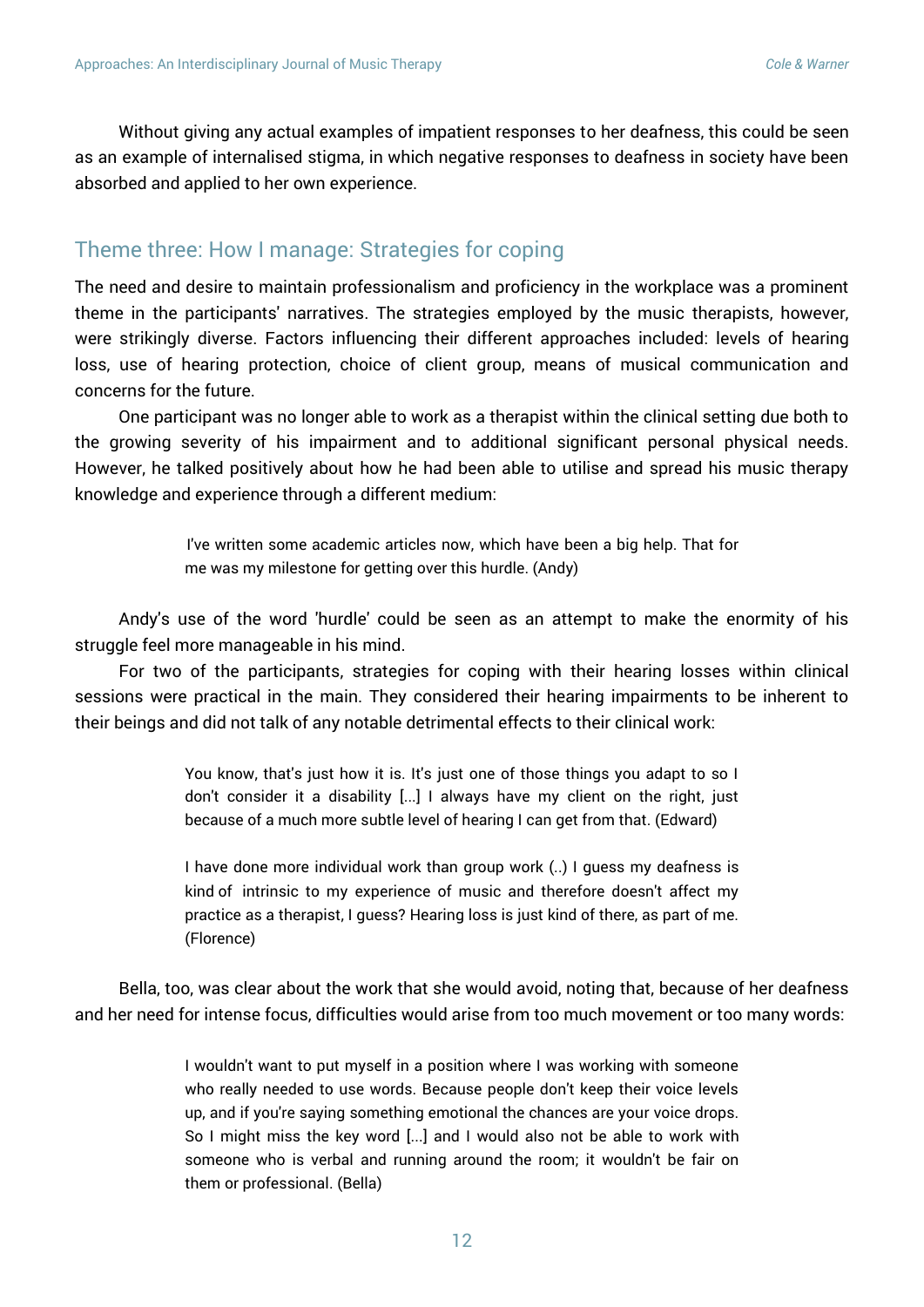Significantly, Bella was the only participant whose narrative focused almost exclusively on the significance of the musical interactions and need for finely tuning her musical skills as a strategy for working successfully.

> Music in deafness has to be stripped down, you have to really understand what you're working with, what your music is and how you're presenting your sound. When you work with special needs it's very different because then you use the whole spectrum of music […] A major point is that you have to keep reinforcing your listening and checking that your personal knowledge of sound in music is accurate. (Bella)

This is a powerful demonstration of client-focused work and a deep knowledge of different ways that people may not only hear sound but also interpret and understand it (Ward, 2009; Sacks, 2007; Headlam, 2006; Levitin, 2006).

The focus on client need was paramount within the interviews, alongside an understanding of the importance of self-care as music therapists. Protection of remaining hearing was expressed by participants as an important element of self-care. One participant explained that she needed to seek protection for her hearing; a daunting prospect as she feared that it may knock her confidence:

> I don't want it to get worse [...] If I was going to be doing things with my hearing, it would probably make me feel a bit less confident again, just till I'd adjusted. (Christine)

Alongside the fear of hearing loss worsening and having to face the adjustment process, which would be psychological as well as physical, there was a recognition here of the importance of wellbeing as a therapist, including having the self-awareness to know if you are physically and emotionally capable of working at a professional level (Gro, 2016; Skovholt, 2012).

> That self-scrutiny you have to have as a music therapist, I think always has to be at that quite high level so that you are aware of...are you able to work or not? (Christine)

There were notable differences in the levels of openness that the participants showed towards clients about their hearing loss. Some did not see any relevance in telling clients, some actively hid their impairment during clinical sessions and others were more open:

> I'm a very open person, I'm not ashamed to talk about it and I think it's something that people need to understand. (Andy)

> I've never told a client. It's never felt necessary to do so. I have moulded earplugs so having them has made a big difference, and also you can slip them in kind of subtly, which is good, as I don't want clients to feel like they've done something wrong. (Florence)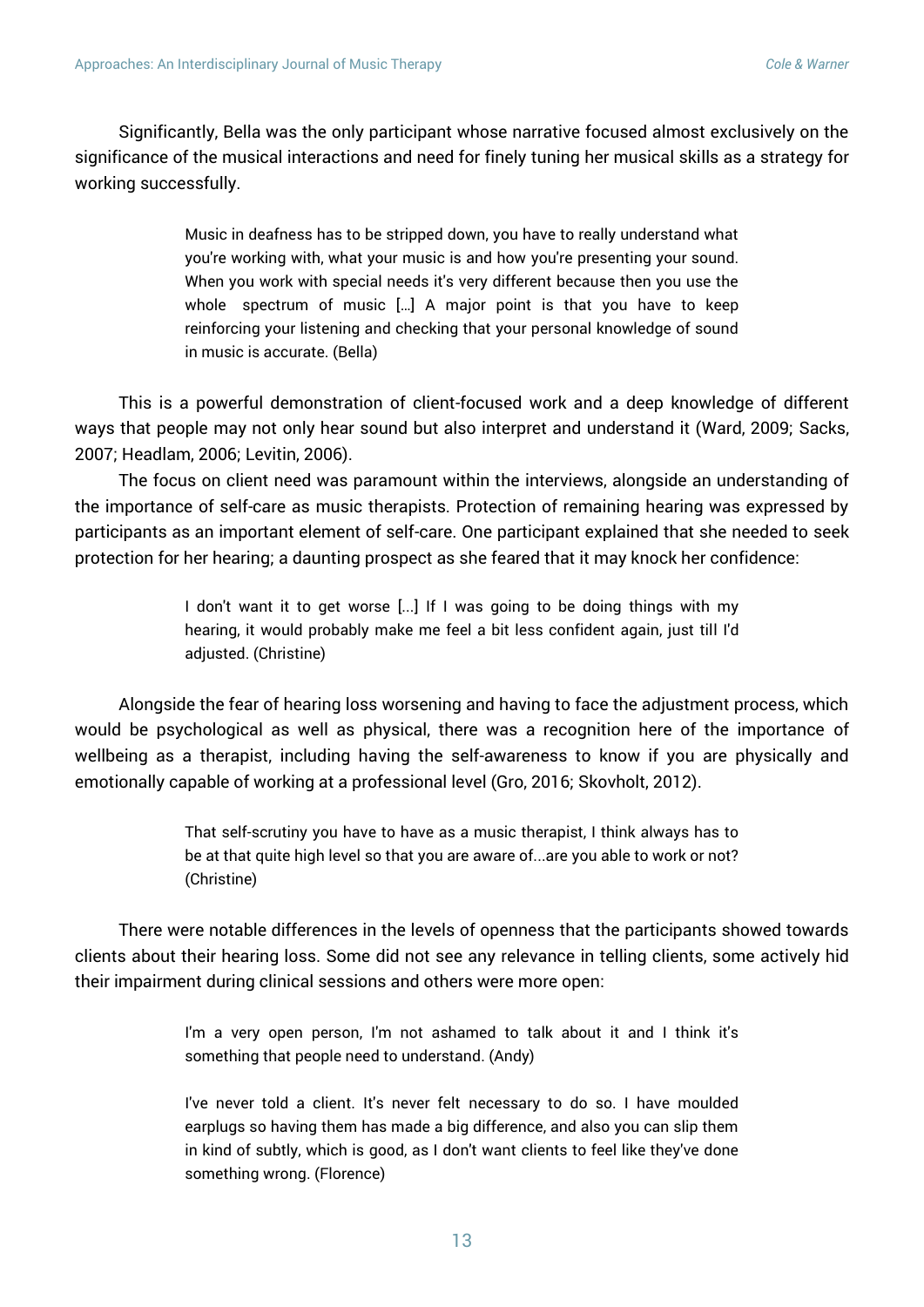I don't think, 'Oh, this is my hearing problem,' I just think, 'I've got to optimise this environment for the patient and me.' (Christine)

All participants were notably and consistently sensitive to their clients' needs. Importantly, however, there is the danger that this sensitivity may override personal need and potentially lead to more hearing damage:

> I'm sort of always thinking, 'Well, is this too loud – should I be stopping it?' And almost always, it never feels like the most important thing, because you're with this person and finally got them to a place where they really need to be and the one thing you don't want to do is stop them. As a therapist you don't want to stop them. (Daisy)

Significantly, Daisy also acknowledges the importance of protecting not only her own hearing but that of her clients. Alongside her increasing personal anxiety about her hearing loss there has developed a growing assertiveness with regard to managing her own clinical space:

> I'm probably more assertive now about how to manage it than I used to be. I don't put the cymbal out [...] Thinking about how to protect your clients is no bad thing, and sometimes you need to stop being loud in order to start thinking. (Daisy)

This comment could be seen as an alternative and positive slant on something that might instinctively be seen in a negative way. Bringing awareness into the clinical setting of the need to protect hearing of both client and therapist could potentially result not just in minimising the risk of hearing damage but also in making space for therapeutic development. Furthermore, it could be said that the experience of hearing loss simply brings a new perspective into the clinical context:

> I am just bringing this thing that a lot of music therapists aren't; an added element in relation to the parameters and boundaries we work within. It's just a different dimension. (Daisy)

### **DISCUSSION**

This study was an exploration into the experiences of six music therapists with hearing loss. There was substantial disparity between the levels, onset and types of hearing loss experienced by the participants and, of course, between their personal journeys as music therapists; this rich diversity was immediately present in their narratives. The three principal themes identified across the six cases explored issues connected with: personal challenges around extended listening, levels of awareness and understanding from others and, lastly, personal and social coping strategies. The analysis brought to the fore some of the participants' most significant experiences as music therapists with hearing loss, creating avenues for continued research in this area and, importantly, indicating areas of practice and training that may benefit from education and change.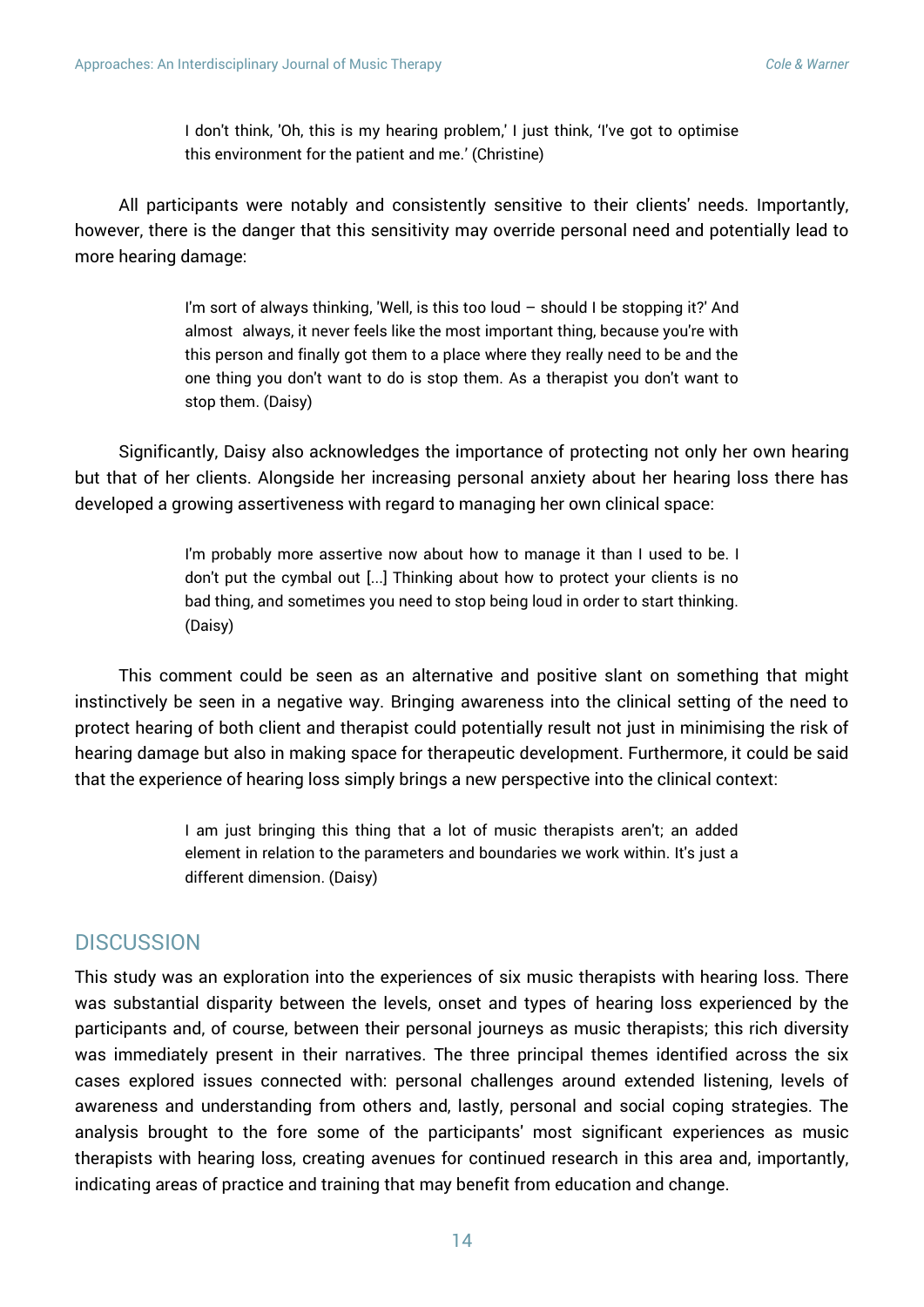Analysis of the narratives showed that hearing loss for these music therapists appeared to be experienced as one of the following within the workplace: an obstacle to be overcome, fully integrated, or irrelevant. It was not possible to clearly define these markedly different standpoints in relation to the level or onset of hearing loss experienced by the music therapists. Rather, their lived experiences were largely shaped by social and environmental factors and personal journeys as therapists, which, of course, were unique but also continuously changing and developing over time. Importantly, some common threads in the narratives did emerge.

The adjustment process required when wearing hearing aids or using hearing protection was highlighted, which is a widely researched and recognised area (Dalebout, 2009; Lane & Clark, 2016; Simmons, 2005). These complex adjustments are psychological as well as physical, and have been shown to affect levels of confidence and mental energy. Levels of musicianship of the therapist, however, were not affected. Indeed, there was nothing within the narratives that was indicative of a negative effect that hearing loss had on the music therapists' ability as musicians. This is consistent with a substantial body of research emphasising that hearing loss need not be a barrier to proficiency in musicianship (Darrow, 2006; Fulford & Ginsborg, 2014; Gfeller, 2007). The lack of detrimental effect to musical ability appeared consistent throughout the narratives, whatever the level and onset of hearing loss for the participants and whatever the client group they were working with. This could be a useful finding both for music therapy employers and for musicians with hearing loss who may be considering training as music therapists but who may see their deafness as a barrier to successful work in a music-based profession. It may also potentially counteract some common misconceptions around hearing loss and musical ability or musical connection (Darrow, 2006; Einhorn, 2012; Fulford at al., 2011).

The theory that all humans have an intrinsic predisposition to musicality from infancy (Stern, 1985; Trevarthen, 1997; Trevarthen & Malloch 2000) is now a widely recognised and accepted notion, underpinning much music therapy practice. The subsequent development of personal musical identities is then shaped by social and environmental factors (Hargreaves et al., 2002) but also by the different ways in which music is experienced and understood. For people with hearing loss, constructing and maintaining a musical identity may take a different path due to the different ways of listening, hearing and interpreting music. The need to 'hear' and try to understand what is being communicated, through whatever means, is fundamental to music therapy work. This emerged as a poignant element in the narratives. For the deaf music therapists working with deaf clients, for example, the emphasis was on visual communication, conscious listening, fine-tuning the presentation of sound and being acutely attuned to different ways that individuals process and understand sound and music (Darrow et al., 2000; Darrow & Novak, 2007). Interestingly, Levitin (2006), in his detailed exploration of the ways the brain perceives music, points to what he calls an 'astonishing' discovery that the regions of the brain that were active in following musical structure were the same ones that were activated when deaf people were communicating in sign language. This could be significant and positive when considering the strength of connection involving visual communication for deaf people in musical interaction.

Reflecting the mental effort required for listening, the participants' narratives supported existing literature which emphasises the widely experienced, yet little recognised, exhausting element of listening with a hearing loss (Morata et al., 2005; Nachtegaal et al., 2009). The potential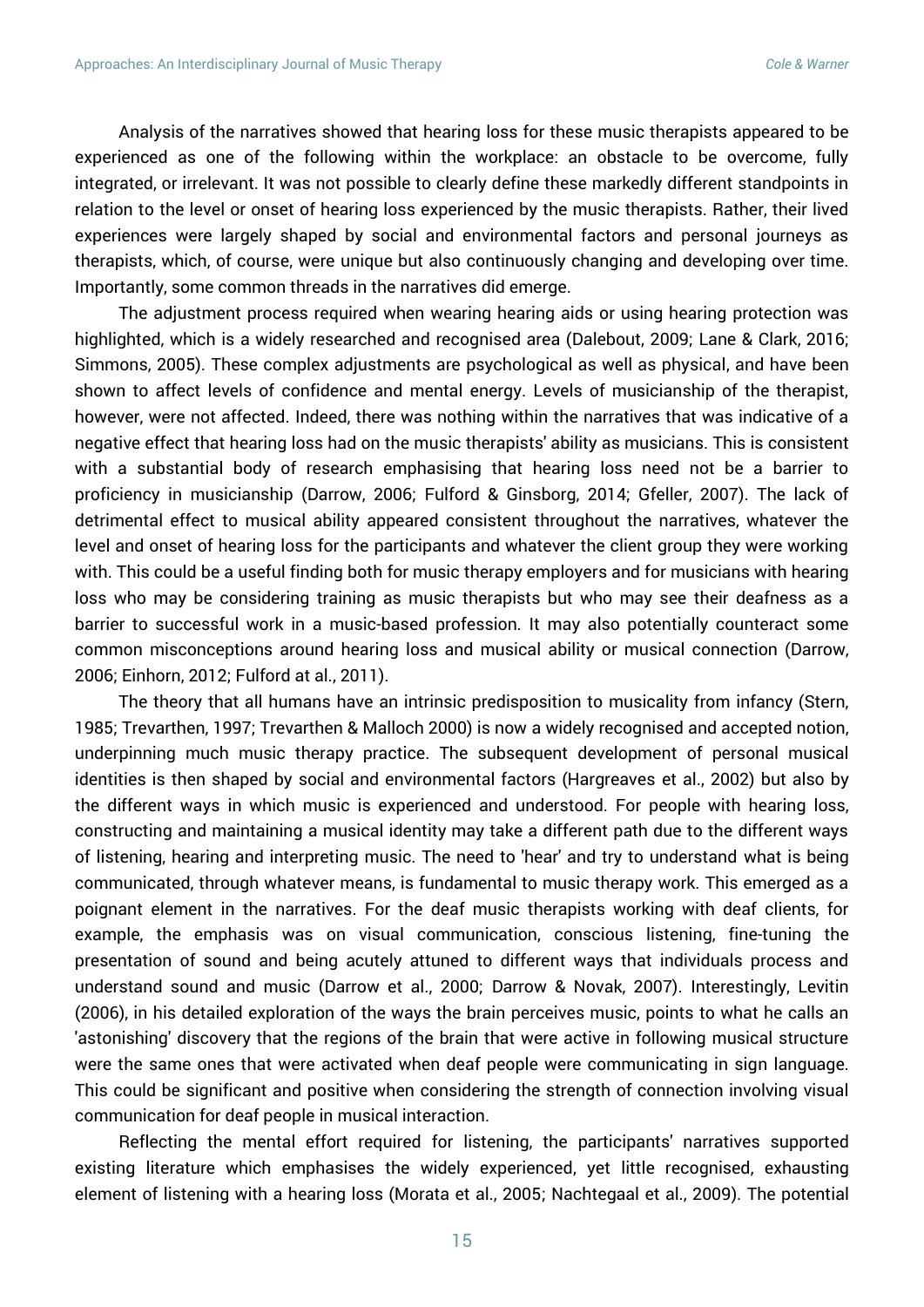for cognitive fatigue due the mental exertion required for listening with a hearing loss should not be underestimated. For any therapist, an intense level of listening is required within the clinical context (King et al., 2012; Skovholt, 2012). For music therapists, this is elevated due to the multidimensional aspect of communication in a musical context, and the need to be finely tuned to every form of expression from the client. With a hearing loss, this intensity is exacerbated still. Literature on listening effort with a hearing loss points to the elevated exertion of cognitive resources needed in order to maintain a satisfactory level of listening (Desjardins, 2016; Rudner, 2016). Additionally, the 'capacity to filter and prioritise sound' is compromised (Bathurst, 2017), making it harder to discern sounds, with background noise being a significant barrier to focused listening.

An associated recurrent experience for the participants was the perception of impatience from other people, who, some felt, perhaps did not understand the mental effort required to listen. Impatience has long been acknowledged as a reaction to hearing loss, due in part to the invisibility of the impairment and to the stigma attached to hearing loss (Foss, 2014; Gooday & Sayer, 2017; Harold, 1985; Shohet & Bent, 1998; Simmons, 2005). Significantly, however, none of the participants experienced impatience or judgement from their clients; these negative responses came more from fellow music therapists and colleagues, or from people outside the music therapy profession (such as audiologists). This would indicate that hearing loss need not impede professionalism for music therapists within the clinical setting, but that problems arise, instead, from misunderstanding and judgments from others. Importantly, for those working with deaf clients, the shared experience of hearing loss and the corresponding different way of processing sound may in fact prove valuable in the therapeutic relationship.

The fear of missing something was a common experience in the narratives, inducing feelings of guilt and anxiety in some participants, which could be said to align with existing research on internalised stigma, in which stigma processes may lead to affective responses, such as anxiety and shame (Goffman, 1963; Mendes & Muscatell, 2018, Vogel et al., 2013). Whilst all participants touched on the stigma of hearing loss in their narratives, there were considerable differences in the way that they perceived, experienced and spoke of it. Major et al. (2018), in their exploration into stigma, discrimination and health, point to the contextual nature of stigma, where individuals are believed to possess some attribute that conveys a social identity that is devalued in a particular social context. This would relate to the experiences of one participant who felt judged and 'rejected' by the music therapy community because of his deafness.

The differences in the way some participants felt about or experienced stigma and identity could be congruent with the relational aspect of stigma observed by Jones et al. (1984) in which a condition that may be labelled as deviant by one person may, conversely, be viewed as an intriguing and 'charming eccentricity' by another person. As highlighted in the narratives, some participants felt that people were generally 'intrigued' or 'astonished' by their ability to be a music therapist with a hearing loss, whereas some participants felt devalued and disrespected by others. These are significant findings if we are to consider implications for practice. These opinions, whether positive or not, are still judgements which are likely to come from a place of little understanding. While being thought of as inspirational may not appear to be a negative view, some literature within the disability arena has underlined the contribution of 'inspiration porn' to an erroneous understanding of disabilities, in which 'othering' the disabled person simply accentuates the stigmatisation (Haller &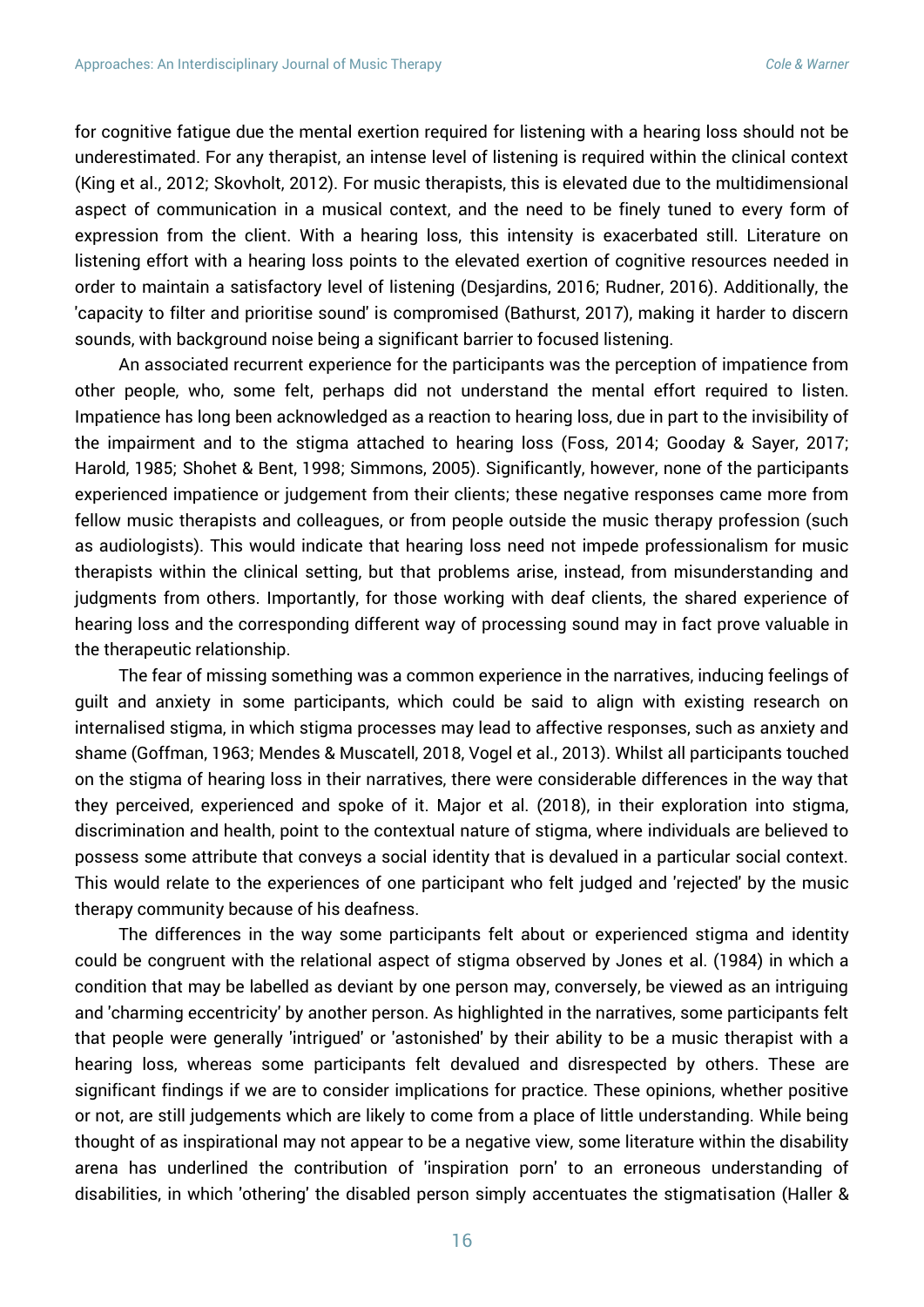Preston, 2017). This could correlate with the portrayal and understanding of hearing loss, whereby the focus may often be on the burden of the impairment rather than on societal obstacles faced by the people experiencing hearing loss. As such, disseminating information about the experiences of music therapists with hearing loss, via training, conference presentations or journal articles, could be a valuable and important step towards more acceptance and understanding and could perhaps also be a move towards encouraging more deaf people to consider entering the profession. Input from d/Deaf musicians and music therapists in devising the training should be of paramount importance here.

There were no clear links to be made between participants' confidence levels and the onset of their hearing loss. This does not reflect recent research which concluded that acquired hearing loss in adulthood leads to more psychological trauma than living with hearing loss from the early years of life (Sebastian et al., 2015), although the small sample size in the current study may account for this. It was notable that participants here expressed a broad and complex range of experiences that sometimes did not bear any relation to the onset or severity of their hearing loss. In fact, close analysis of the narratives showed that this diversity in personal confidence with regard to identity appeared to be predominantly linked with the levels at which participants felt accepted and respected by others. This concept is echoed in disability studies literature, which looks at the personal experience of disability and the extent to which experiences are shaped by societal, political and cultural levels of acceptance (Goodley, 2017; Riddell & Watson, 2014).

As an invisible impairment, hearing loss invites a complex dimension: the potential for denial of the impairment (Santuzzi et al., 2015). Whilst none of the participants denied their hearing loss, there were different responses with regard to the level at which they believed or accepted that it was a disability, ranging from not thinking of hearing loss as a disability at all, to talking frankly about being disabled and the need for openness and acceptance. Responses also varied with regard to disclosure of hearing loss to clients. There were no discernible links between disclosure decisions and severity of hearing loss. Some participants did not disclose their hearing loss to clients in the clinical setting. One participant, who openly introduced ear defenders into sessions, was clear and passionate about the need to protect hearing. The different approaches reflect research by Southall et al. (2011), in which factors that influence disclosure of hearing loss in the workplace were explored, including stigma and implications for practice. The primary theme that emerged in the findings was centred on the perceived sense of control, which could be said to echo the responses in this current study.

In order to maintain proficiency in clinical work, some participants spoke of the practical elements they needed to consider, such as: positioning in the room, appropriateness of the clinical space for both client and therapist (Jackson, 2018), choice of client group, methods of musical communication and choice of hearing protection. Distinctions between working with individuals and in groups were also acknowledged, including the barriers to focused listening that may arise in group situations due to the difficulties in discerning layers of sound. Other less tangible barriers to proficiency were also expressed by participants. For example, for two participants who were experiencing a gradual decline in their hearing, there was an added element of concern for the future when considering their personal competence in the profession (Beach & Gilliver, 2015; Chesky, 2008). Other areas of concern expressed in the narratives were: levels of fatigue, fear of missing significant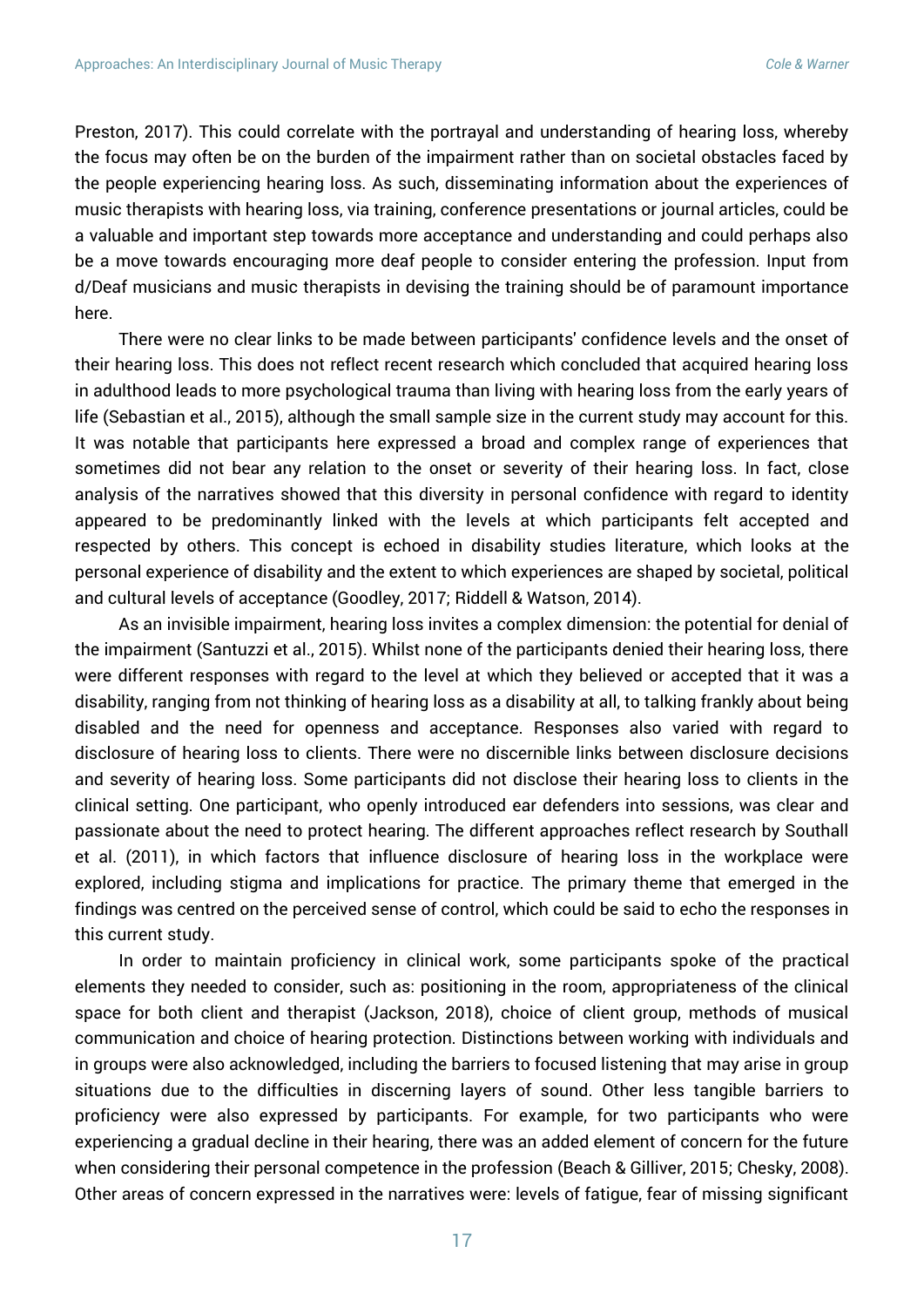moments, lack of directional hearing, adjustment processes and confidence levels.

Given the emphasis placed by all six participants on the protection of their remaining hearing, alongside recent research highlighting the potential for music therapy work to cause noise-induced hearing loss (MacMahon, 2015), the issue of hearing protection feels of paramount importance within the music therapy field, and is currently little acknowledged. The improvisational nature of music therapy (Bunt & Stige, 2014; Oldfield, 2006; Wigram, 2004) means that the chance for sudden, impulsive noise within a clinical music therapy session is elevated, giving even more reason to raise awareness of the dangers. Thus, the dissemination of information about hearing loss and the introduction of hearing-protection training could perhaps be recommended as part of music therapy training before entering the profession (O'Brien et al., 2014; Walter, 2017). In addition, education around hearing aids and assistive technologies is needed, especially with regard to the specifics of listening and the different ways that a musician may hear, interpret and understand sounds.

#### **Limitations**

Whilst the participants did not identify with Deaf culture or the Deaf community and all communicated using spoken English, some talked about their experiences of deafness, including reflections on Deaf culture and music. One participant had felt negatively judged due to being born deaf but not embracing Deaf culture; another talked of 'anti-music Deaf signers.' The potential for deeper exploration into this was considerable, especially with regard to exploring views and attitudes held within the Deaf community towards music therapy (Ward, 2016). Unfortunately, this subject was beyond the scope of a study of this size. Future research and analysis could explore this area further.

Having an 'insider status' as a music therapist with tinnitus could be seen as a limitation, in that questions may arise as to whether the interpretation of the analysis reflected personal subjectivity (Corbin-Dwyer & Buckle, 2009). This was particularly relevant when exploring the data of music therapists with tinnitus and high-frequency hearing loss. The heightened level of researcher subjectivity could potentially be seen as detrimental to data analysis. However, being an 'insider' could, conversely, be seen as a positive researcher stance in that it was possible to get closer to some participants' experiences, relate to the feelings expressed, and potentially connect more deeply with the data.

Methodological limitations should also be acknowledged. All hearing loss was self-reported, rather than verified using audiometric data. We also acknowledge that this study lacks transferability due to each music therapist's experience of hearing loss being so unique. However, it is hoped that the identification and presentation of unifying themes across the data has done justice to the rich and diverse experiences of the participants and, as this is currently the only study in this area, that the implications could have some reach.

### CONCLUSION AND FUTURE RECOMMENDATIONS

This study has shown that it is possible to be a professional, proficient music therapist with hearing loss, and that neither congenital nor acquired hearing loss need impede ability to practise in this field. However, there are areas from which barriers to proficiency may arise. These areas include: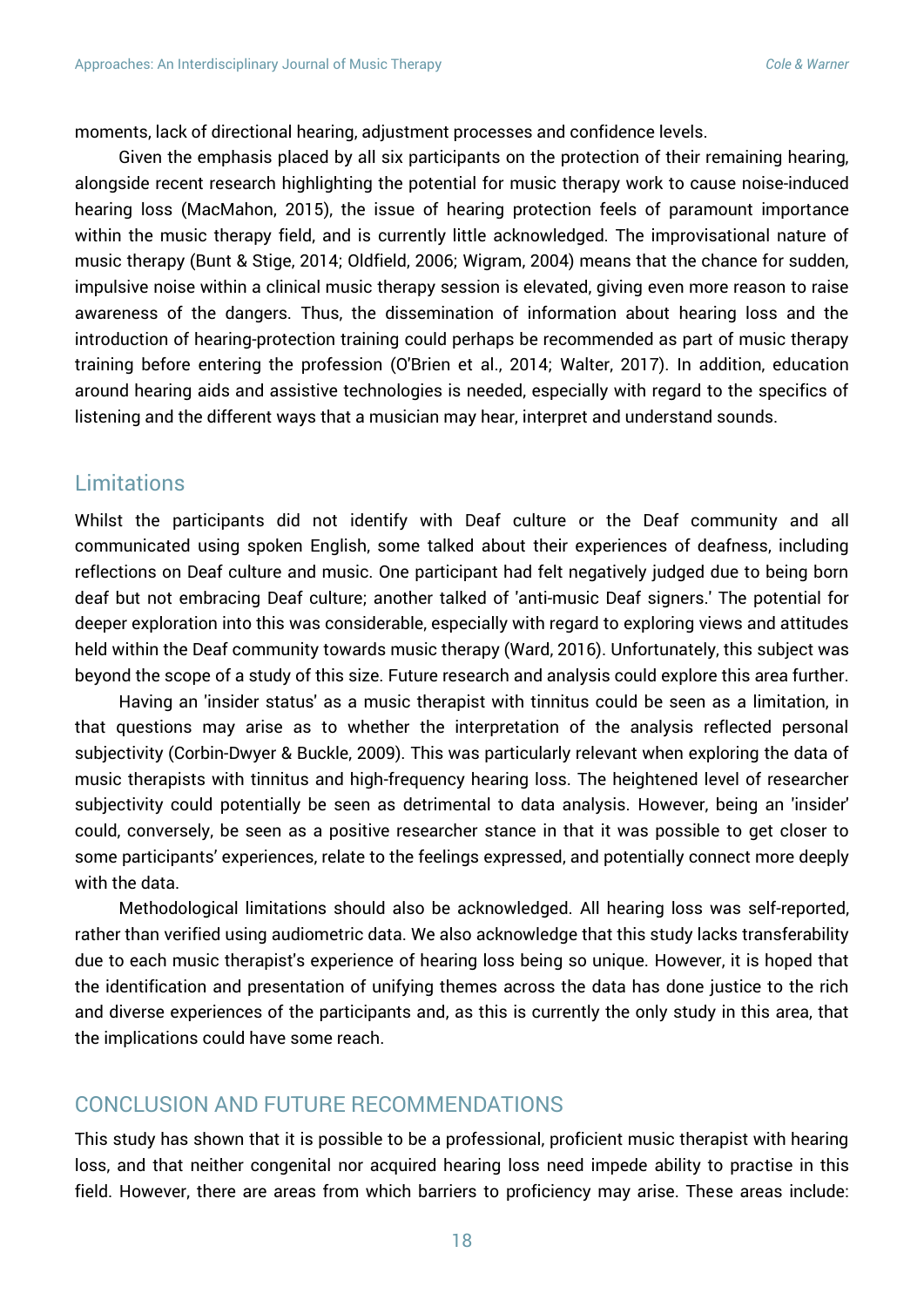levels of awareness and understanding from others, appropriateness of client group, adjustment processes (to loss of hearing, hearing aids, assistive technologies and hearing protection), management of clinical space, and levels of confidence.

Given the potential for sounds created during clinical work to damage hearing for music therapists and the emphasis placed on the protection of remaining hearing by the participants, it is hoped that this study has opened up the potential for more research in the area of music therapy and hearing loss. Crucially, the introduction of hearing-protection training within music therapy programmes is recommended for trainees before entering the music therapy profession.

#### **REFERENCES**

- Arnason, C. (2003). Music therapists' listening perspectives in improvisational music therapy. *Nordic Journal of Music Therapy, 12*(2), 124-138. <https://doi.org/10.1080/08098130309478083>
- Abrams, B. (2011). Understanding music as a temporal-aesthetic way of being: Implications for a general theory of music therapy. *The Arts in Psychotherapy 38*(2), 114-119.
- Baldridge, D.C., & Kulkarni, M. (2017). The shaping of sustainable careers post hearing loss: Toward greater understanding of adult onset disability, disability identity, and career transitions*. Human Relations*, *70*(10) 1217-1236. <https://doi.org/10.1177/0018726716687388>
- Bang, C. (2009). A world of sound and music: Music therapy for deaf, hearing impaired and multi-handicapped children and adolescents. Multimedia documentation review. *Approaches: Music Therapy and Special Music Education 1*(2), 93-103. [http://approaches.gr/wp](http://approaches.gr/wp-content/uploads/2015/09/Approaches_122009_Bang_Review.pdf)[content/uploads/2015/09/Approaches\\_122009\\_Bang\\_Review.pdf](http://approaches.gr/wp-content/uploads/2015/09/Approaches_122009_Bang_Review.pdf)
- Bathurst, Bella. (2017). *Sound: A story of hearing lost and found.* Profile Books Ltd.
- Beach, E., & Gilliver, M. (2015). Instrumental music teachers: Music exposure and hearing loss. *Australian Journal of Music Education, 1,* 3-12.
- Beck, D. L. (2014). Issues and considerations regarding musicians, music, hearing and listening. *Hearing Review, 21*(8), 14-16.
- Berg, A., Ibrahim, H., Sandler, S., & Salbod, S. (2016). Music-induced hearing loss: What do college students know? *Contemporary Issues in Communication Science and Disorders*, *43*, 195-205. [http://doi.org/10.1044/cicsd\\_43\\_F\\_195](http://doi.org/10.1044/cicsd_43_F_195)
- Braun, V., & Clarke, V. (2013). *Successful qualitative research: A practical guide for beginners*. Sage.
- Bunt, L., & Hoskyns, S. (Eds.). (2002). *The handbook of music therapy*. Routledge.
- Chasin, M. (2009). *Hearing loss in musicians. Prevention and management.* Plural Publishing Inc.
- Bunt, L., & Stige, B. (2014). *Music therapy: An art beyond words* (2nd ed.). Routledge.
- Chesky, K. (2008) Preventing music-induced hearing loss. *Music Educators Journal, 94*, 36-41.
- <https://doi.org/10.1177/002743210809400308>
- Clifford, R.E., & Rogers, R. A. (2009). Impulse noise. Theoretical solutions to the quandary of cochlear protection. *Annals of Otology, Rhinology & Laryngology, 118*(6), 417-427[. https://doi.org/10.1177/000348940911800604](https://doi.org/10.1177/000348940911800604)
- Corbin-Dwyer, S. and Buckle, J.L. (2009). The space between: On being an insider-outsider in qualitative research. *International Journal of Qualitative Methods, 8*(1), 54-63. <https://doi.org/10.1177/160940690900800105>
- Dalebout, S. (2009). *The Praeger guide to hearing and hearing loss. Assessment, treatment and prevention.* Praeger Publishers.
- Darrow, A. (2006). The role of music in Deaf culture: Deaf students' perception of emotion in music. *Journal of Music Therapy, 43*(1), 2-15. <https://doi.org/10.1093/jmt/43.1.2>
- Darrow, A.A., Gfeller, K.E., Gorusch, A., and Thomas, K. (2000). Music therapy with children who are deaf and hard-of-hearing. In C.E. Furman (Ed.), *Effectiveness of music therapy procedures: Documentation of research and clinical practice* (3rd ed*.*, pp. 135–157). American Music Therapy Association.
- Darrow, A. A., & Tsiris, G. (2013). Music therapy and special music education: Interdisciplinary dialogues. *Approaches: Music Therapy and Special Music Education, 5*(1), 13-17[. http://approaches.gr/wp-content/uploads/2015/09/6-Approaches\\_512013\\_Darrow-](http://approaches.gr/wp-content/uploads/2015/09/6-Approaches_512013_Darrow-Tsiris_Interview.pdf)[Tsiris\\_Interview.pdf](http://approaches.gr/wp-content/uploads/2015/09/6-Approaches_512013_Darrow-Tsiris_Interview.pdf)
- Desjardins, J.L. (2016). The effects of hearing aid directional microphone and noise reduction processing on listening effort in older adults with hearing loss. *Journal of the American Academy of Audiology*, 27, 29-41[. http://doi.org/10.3766/jaaa.15030](http://doi.org/10.3766/jaaa.15030)
- Di Stadio, A. (2017). Which factors to induce hearing loss in professional musicians? Extensive literature review and histopathology findings can answer it. *Hearing, Balance and Communication, 15*(2), 63-71[. http://doi/.org/10.1080/21695717.2017.1311505](http://doi/.org/10.1080/21695717.2017.1311505)
- Eatough, V., & Smith, J. (2010). 'I was like a wild wild person': Understanding feelings of anger using interpretative phenomenological analysis. *British Journal of Psychiatry, 97*(4), 483-498. <http://doi.org/10.1348/000712606X97831>

Edwards, J. (2016). *The Oxford handbook of music therapy*. Oxford University Press.

- Einhorn, R. (2012). Observations from a musician with hearing loss. *Trends in Amplification, 16*(3), 179-182. <http://doi.org/10.1177/1084713812468513>
- Foss, K. (2014). (De)stigmatizing the silent epidemic: Representations of hearing loss in entertainment television. *Health Communication, 29*, 888-900. <http://doi.org/10.1080/10410236.2013.814079>
- Freeman, M. (2008). Hermeneutics. In L. M. Given (Ed.), *The sage encyclopedia of qualitative research methods* (pp. 385-388). Sage. Fulford, R, Ginsburg, J., & Golbert, J. (2011). Learning not to listen: The experiences of musicians with hearing impairments. *Music Education Research*, *13*(4), 447-464. <https://doi.org/10.1080/14613808.2011.632086>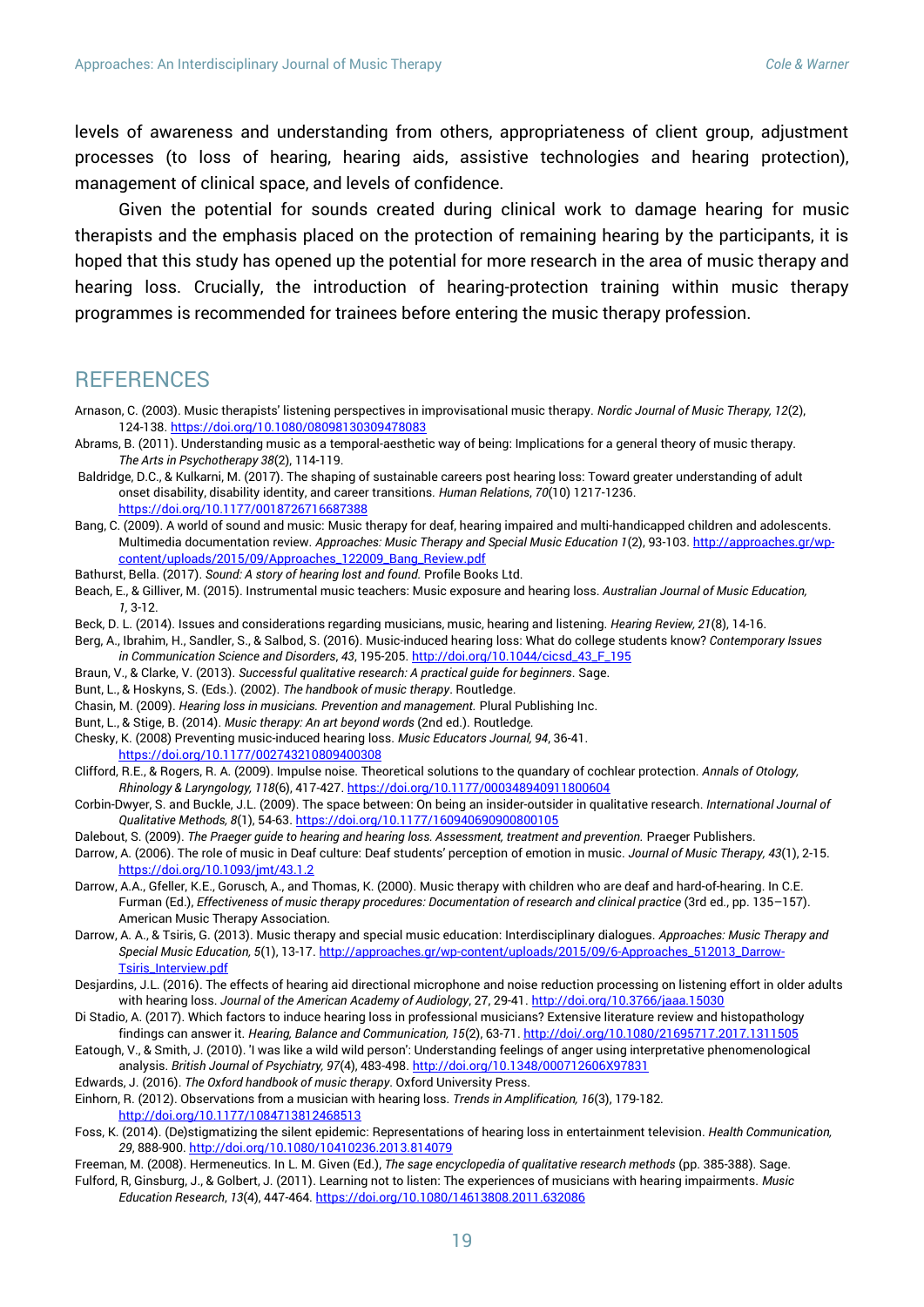Fulford, R., & Ginsborg, J. (2014). Can you hear me? Effects of hearing impairments on verbal and non-verbal communication during collaborative musical performance. *Psychology of Music*, *42*(6), 846-855[. http://doi.org/10.1177/0305735614545196](http://doi.org/10.1177/0305735614545196)

Gfeller, K. (2007). Music therapy and hearing loss: A 30-year retrospective. *Music Therapy Perspectives, 25*(2), 100-107. <http://doi.org/10.1093/mtp/25.2.100>

Goffman, E. (1963). *Stigma: Notes on the management of a spoiled identity*. New Jersey: Prentice Hall Inc.

Gooday, G., & Sayer, K. (2017). *Managing the experience of hearing loss in Britain, 1830 - 1930.* Palgrave Pivot.

- Goodley, D. (2017). *Disability studies: An interdisciplinary introduction* (2nd ed.). Sage.
- Gro, T. (2016). Self-care in music therapy: The art of balancing. In J. Edwards (Ed.), *The Oxford handbook of music therapy* (pp. 936-956). Oxford University Press.
- Haller, B., & Preston, J. (2017). Confirming normalcy: 'Inspiration porn' and the construction of the disabled subject? In K. Ellis & M. Kent (Eds.), *Disability and social media: Global perspectives* (pp. 41-56). Routledge.
- Hargreaves, R., Macdonald, R., & Miell, D. (2016). Musical identities. In S. Hallam, I. Cross & M. Thaut (Eds.), *The Oxford handbook of music psychology* (2nd ed., pp. 759-774)*.* Oxford University Press.
- Harold, O. (1985). *Adjustment to adult hearing loss*. Taylor and Francis.
- Hayes, P. (2013). Noise doses of high school band directors. *Journal of Band Research, 49*(1), 54-70.
- Headlam, D. (2006). Learning to hear autistically. In N. Lerner, N & J. Straus (Eds.), *Sounding off: Theorizing disability studies in music* (pp. 109-120). Routledge.
- Hearing Aids for Music (2020). [http://www.musicandhearingaids.org](http://www.musicandhearingaids.org/)
- Hefferon, K., & Gil-Rodriguez, E. (2011). Interpretive phenomenological analysis. *The Psychologist, 24*(10), 756-764.
- Herbst, K. G. (2000). Acquired deafness. In P. Hindley & N. Kitson (Eds.), *Mental health and deafness* (pp. 253-284). Whurr Publishers Ltd.

Jackson, D. (2018). Aesthetics and the psychotherapist's office. *Journal of Clinical Psychology, 74*(2), 233-238. <https://doi.org/10.1002/jclp.22576>

- Jennings, M.B., Southall, K., & Gagne, J. (2013). Social identity management strategies used by workers with acquired hearing loss. *Work*, *46*, 169-180[. http://doi.org/10.3233/WOR-131760](http://doi.org/10.3233/WOR-131760)
- Jensen, E., Helleman, H., Dreschler, W., & de Laat, J. (2009). Noise induced hearing loss and other hearing complaints among musicians of symphony orchestras. *International Archives of Occupational Environmental Health*, *82,* 153-164. [http://doi.org/10.1007/s00420-008-](http://doi.org/10.1007/s00420-008-0317-1) [0317-1](http://doi.org/10.1007/s00420-008-0317-1)
- Jones, E. F., Farina, A., Hastorf, A. H., Markus, H., Miller, D. T., & Scott, R. A. (1984). *Social stigma: The psychology of marked relationships.* Freeman.
- Khatter, K. (2011). Personal music players and hearing loss: Are we deaf to the risks? *Open Med, 5*(3), 137-138.
- King, G. A., Servais, M., Bollack, L., Shepherd, T. A., & Willoughby, C. (2012). Development of a measure to assess effective listening and interactive communication skills in the delivery of children's rehabilitation services. *Disability and Rehabilitation, 34*(6), 459-469. <https://doi.org/10.3109/09638288.2011.608143>
- Ladd, P. (2003). *Understanding Deaf culture: In search of deafhood.* Multilingual Matters Ltd.
- Lane, K. R., & Clark, M. K. (2016). Assisting older persons with adjusting to hearing aids. *Clinical Nursing Research, 25*(1), 30-34. <http://doi.org/10.1177/1054773814563350>
- Levitin, D. (2006). *This is your brain on music*. Atlantic Books.
- Lysons, K. (1996). *Understanding hearing loss.* Jessica Kingsley Publishers.
- MacMahon, L., & Page, A. (2015). Noise induced hearing loss in music therapists: A case study. *Journal of Environmental Health Research., 15*(1), 57-70.
- Major, B., Dovidio, J. F., & Link, B. G. (Eds.). (2018). *The Oxford handbook of stigma, discrimination and health*. Oxford University Press.
- Malloch, S., & Trevarthen, C. (Eds.). (2009). *Communicative musicality: Exploring the basis of human companionship*. Oxford University Press. Manchaiah, V., & Danermark, B. (2016). *The experience of hearing loss: Journey through aural rehabilitation*. Routledge.
- Mendes, W., & Muscatell, K. (2018). Affective reactions as mediators of the relationship between stigma and health. In B. Major, J. F. Dovidio & B. G. Link (Eds.), *The Oxford handbook of stigma, discrimination and health*. Oxford University Press.
- Morata, T. C., Themann, C. L., & Randolph, R. F. (2005). Working in noise with a hearing loss: Perceptions from workers, supervisors and hearing conservation program managers. *Ear Hear, 26*, 529 -545. <http://doi.org/10.1097/01.aud.0000188148.97046.b8>
- Music and the Deaf (2020)[. http://www.matd.org.uk](http://www.matd.org.uk/)
- Nachtegaal, J., Kuik, D. J., & Anema, J. R. (2009). Hearing status, need for recovery after work and psychosocial work characteristics: Results from an internet-based national survey on hearing. *International Journal of Audiology, 48*, 684-691. <http://doi.org/10.1080/14992020902962421>
- O'Brien, I., Driscoll, T., Williams, W., & Ackermann, B. (2014). A clinical trial of active hearing protection for orchestral musicians. *Journal of Occupational and Environmental Hygiene, 11*(7), 450-459. <http://doi.org/10.1080/15459624.2013.875187>
- Oldfield, A. (2006). *Interactive music therapy: A positive approach. Music therapy at a child development centre.* Jessica Kingsley Publishers.
- Reid, K., Flowers, P., & Larkin, M. (2005). Exploring the lived experience. *The Psychologist, 18*, 20-23.
- Riddell, S., & Watson, N. (Eds.). (2014). *Disability, culture and identity*. Routledge.
- Robbins, C., & Robbins, C. (1980). *Music for hearing impaired and other special groups*. Magnamusic-Baton.
- Rudner, M. (2016). Cognitive spare capacity as an index of listening effort. *Ear and Hearing: The Official Journal of the American Auditory Society, 37,* 695-765. <http://doi.org/10.1097/AUD.0000000000000302>
- Sacks, O. (2007). *Musicophilia: Tales of music and the brain.* Pan Macmillan Ltd.
- Sacks, O. (1989). *Seeing voices*. Macmillan Publishers Ltd.

Salmon, S. (Ed.). (2008). *Hearing, feeling, playing: Music and movement of hard-of-hearing and deaf children*. Reichert Verlag.

- Santuzzi, A. M., Waltz, P. R., Finkelstein, L. M., & Rupp, D. E. (2015). Invisible disabilities: Unique challenges for employees and organisations. *Industrial and Organisational Psychology, 7*(2), 204-219. <http://doi/org/10.1111.iops.12134>
- Schink, T., Kreutz, G., Busch, V., Pigeot, I., & Ahrens, W. (2014). Incidence and relative risk of hearing disorders in professional musicians. *Occupational and Environmental Medicine*, *71*, 472-476. <http://doi.org/10.1136/oemed-2014-102172>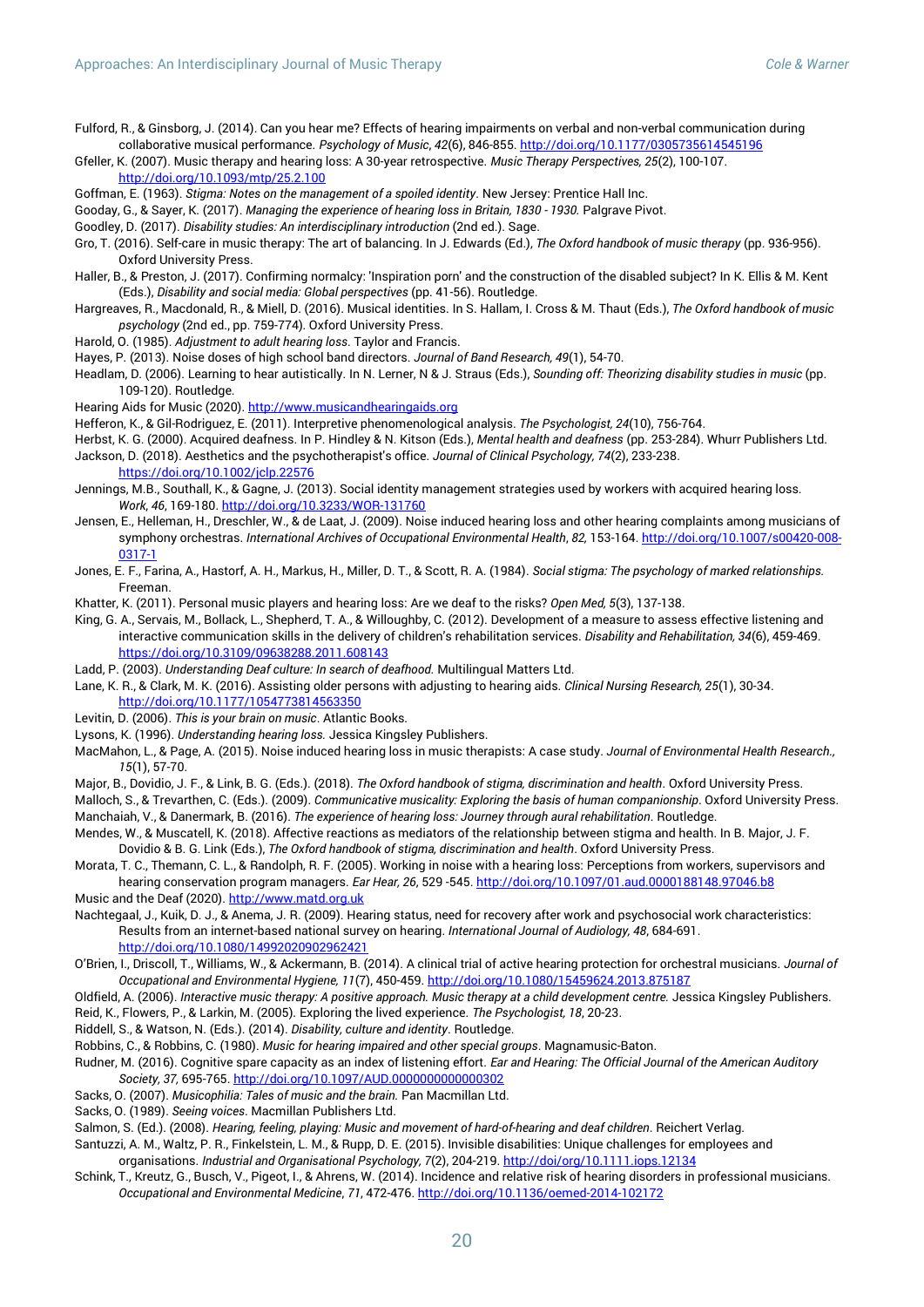Sebastian, S., Varghese, A., & Gowri, M. (2015). The impact of hearing loss in the life of adults: A comparison between congenital versus late onset hearing loss. *Indian Journal of Otology, 21*(1), 29-32[. http://doi.org/10.4103/0971-7749.152857](http://doi.org/10.4103/0971-7749.152857)

Shohet, J. A., & Bent, T. (1998). Hearing loss: The invisible disability. *Postgraduate Medicine*, *104*(3), 81-90. <http://doi.org/10.3810/pgm.1998.09.572>

- Silverman, D. (2014). *Interpreting qualitative data: A guide to the principles of qualitative research.* Sage.
- Simmons, M. (2005). *Hearing loss: From stigma to strategy*. Peter Owen Publishers.
- Skovholt, T. M. (2012). *Becoming a therapist: On the path to mastery*. John Wiley & Sons Inc.
- Smith, J.A., Flowers, P., & Larkin, M. (2009). *Interpretative phenomenological analysis. Theory, method and research*. Sage.
- Smith, J., & Osborn, M. (2003). Interpretative phenomenological analysis. In J.A. Smith (Ed.), *Qualitative psychology: A practical guide to methods* (pp. 53-80). Sage.
- Southall, K., Jennings, M. B., & Gagné, J. P. (2011). Factors that influence disclosure of hearing loss in the workplace. *International Journal of Audiology, 50*(10), 699-707. <http://doi.org/10.3109/14992027.2011.588963>
- Starck, J., Toppila, E., & Pyykko, I. (2003). Impulse noise and risk criteria. *Noise and Health. A Bimonthly Interdisciplinary International Journal*. *5*(20), 63-73.
- Stern, D. N. (1985). *The interpersonal world of the infant: A view from psychoanalysis and developmental psychology.* Ingram Publisher **Services**
- Sutton, J. P. (2007). The air between two hands: Silence, music and communication. In N. Losseff, & J. Doctor (Eds.), *Silence, music, silent music* (pp. 169-186). Ashgate Publishing Limited.
- Trevarthen, C. (1997). Preface. In M. Pavlicevic, *Music therapy in context: Music, meaning and relationship* (pp. ix-xii). Jessica Kingsley Publisher <https://doi.org/10.1080/08098130009477996>
- Trevarthen, C., & Malloch, S. (2000). The dance of wellbeing: Defining the musical therapeutic effect. *Nordic Journal of Music Therapy, 9*, 3-17. <http://doi.org/10.1080/08098130009477996>
- Vogel. D.L., Bitman, R.L., Hammer, J.H., & Wade, N. (2013). Is stigma internalised? The longitude impact of public stigma on self-stigma. *Journal of Counseling Psychology, 60*(2) 311-316[. http://doi.org/10.1037/a0031889](http://doi.org/10.1037/a0031889)
- Wallhagen, M. (2009). The stigma of hearing loss. *The Gerontologist, 50*(1), 66-75. <http://doi.org/10.1093/geront/gnp107>
- Walter, J. (2017). Earplug usage in preservice music teachers. *National Association for Music Education, 35*(2), 5-14. <http://doi.org/10.1177/8755123315603108>
- Ward, A.J. (2016). Music therapy interventions for Deaf clients with dual diagnosis. *Voices: A World Forum for Music Therapy*, *16*(3), 1-10. <https://doi.org/10.15845/voices.v16i3.840>
- World Health Organisation (WHO) (2020). <http://www.who.int/news-room/fact-sheets/detail/deafness-and-hearing-loss>
- Wigram, T. (2004). *Improvisation: Methods and techniques for music therapy clinicians, educators and students*. Jessica Kingsley Publishers. Yardley, L. (2000). Dilemmas in qualitative health research. *Psychology and Health*, *15*(2), 215-228.

<https://doi.org/10.1080/08870440008400302>

#### Ελληνική περίληψη | Greek abstract

## *'Είναι απλώς μία διαφορετική διάσταση'***: Οι εμπειρίες μουσικοθεραπευτών με απώλεια ακοής**

Sara Cole **|** Catherine Warner

#### ΠΕΡΙΛΗΨΗ

Η παρούσα μελέτη διερευνά την ζώσα εμπειρία πιστοποιημένων μουσικοθεραπευτών που αναγνωρίζουν ότι έχουν απώλεια ακοής. Ο κίνδυνος απώλειας της ακοής στους επαγγελματίες μουσικούς είναι ευρέως αναγνωρισμένος στη βιβλιογραφία, και μία μελέτη επικεντρώνεται στον αυξημένο κίνδυνο απώλειας της ακοής των μουσικοθεραπευτών. Όμως, δεν υπάρχουν μελέτες στη βιβλιογραφία που να διερευνούν το βίωμα της απώλειας της ακοής από την οπτική του μουσικοθεραπευτή, σε ένα επάγγελμα που η ακοή και η ακρόαση είναι κομβικής σημασίας για την δουλειά τους. Στη μελέτη αυτή χρησιμοποιήθηκαν ποιοτικές μέθοδοι έρευνας, με τη χρήση ημι-δομημένων συνεντεύξεων με έξι μουσικοθεραπευτές που βιώνουν σε διαφορετικά επίπεδα απώλεια ακοής. Οι μεταγραμμένες συνεντεύξεις αναλύθηκαν μέσω ερμηνευτικής φαινομενολογικής ανάλυσης [Interpretative Phenomenological Analysis, ΙΡΑ], από όπου προέκυψαν τρεις βασικές θεματικές κατηγορίες: 1) Η ακρόαση είναι εξουθενωτική: η ταυτότητα του μουσικοθεραπευτή με απώλεια ακοής· 2) Ανυπόμονος ή περίεργος; Στίγμα έναντι υποστήριξης· και 3) Πώς το αντιμετωπίζω: στρατηγικές διαχείρισης. Αυτές οι θεματικές αναλύονται σε βάθος, υπό το πρίσμα της υπάρχουσας θεωρίας και των επιπτώσεων στην πράξη. Τα αποτελέσματα υποστηρίζουν τα υπάρχοντα ερευνητικά δεδομένα